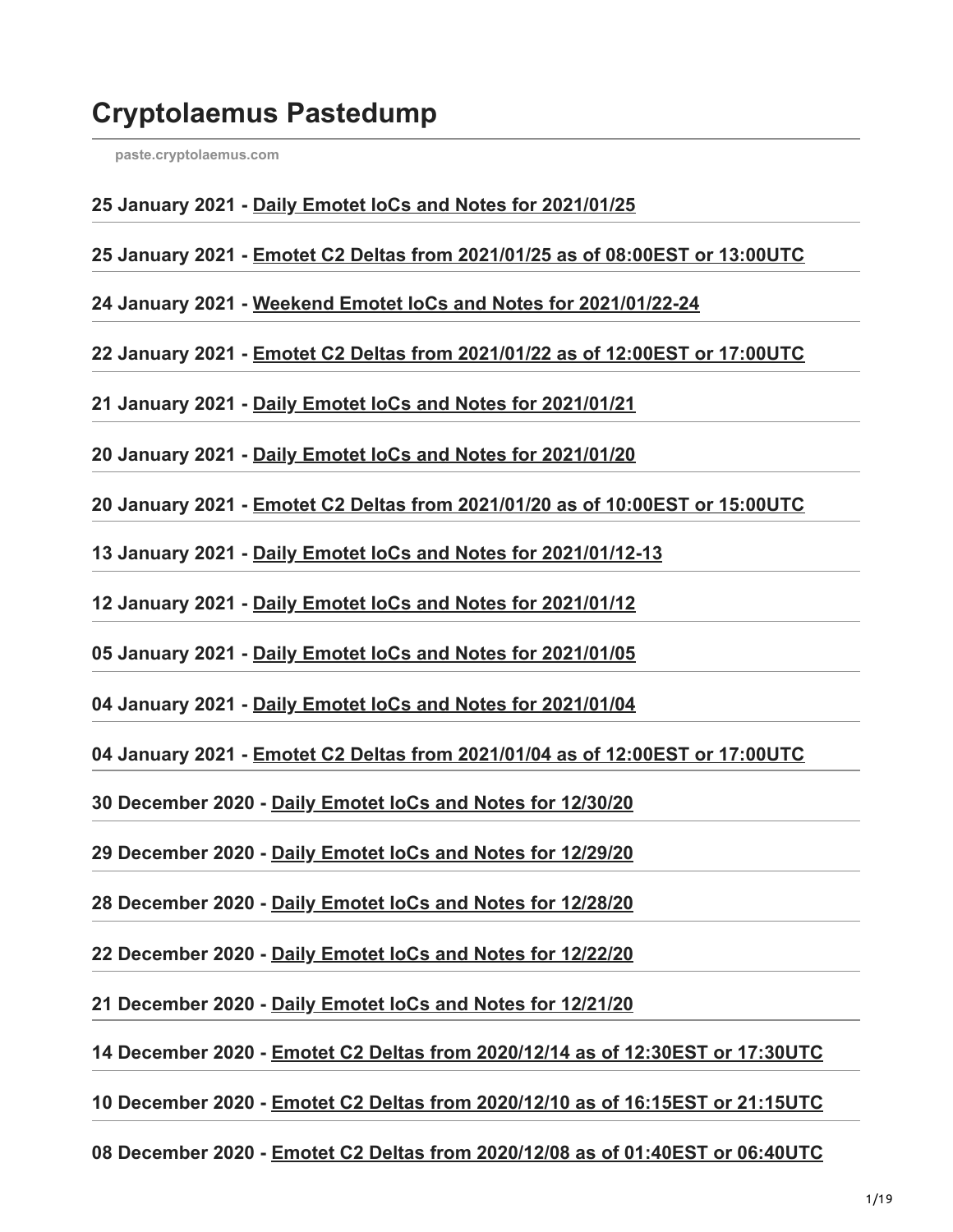**26 November 2020 - [Emotet C2 Deltas from 2020/11/26 as of 14:00EST or 19:00UTC](https://paste.cryptolaemus.com/emotet/2020/11/26/emotet-C2-Deltas-1400-1900_11-26-20.html) 24 November 2020 - [Emotet C2 Deltas from 2020/11/24 as of 14:00EST or 19:00UTC](https://paste.cryptolaemus.com/emotet/2020/11/24/emotet-C2-Deltas-1400-1900_11-24-20.html) 20 November 2020 - [Emotet C2 Deltas from 2020/11/20 as of 12:00EST or 17:00UTC](https://paste.cryptolaemus.com/emotet/2020/11/20/emotet-C2-Deltas-1200-1700_11-20-20.html) 18 November 2020 - [Emotet C2 Deltas from 2020/11/18 as of 11:00EST or 16:00UTC](https://paste.cryptolaemus.com/emotet/2020/11/18/emotet-C2-Deltas-1100-1600_11-18-20.html) 16 November 2020 - [Emotet C2 Deltas from 2020/11/16 as of 17:00EST or 22:00UTC](https://paste.cryptolaemus.com/emotet/2020/11/16/emotet-C2-Deltas-1700-2200_11-16-20.html) 12 November 2020 - [Emotet C2 Deltas from 2020/11/12 as of 14:00EST or 19:00UTC](https://paste.cryptolaemus.com/emotet/2020/11/12/emotet-C2-Deltas-1900-1400_11-12-20.html) 09 November 2020 - [Emotet C2 Deltas from 2020/11/09 as of 15:00EST or 20:00UTC](https://paste.cryptolaemus.com/emotet/2020/11/09/emotet-C2-Deltas-2000-1500_11-09-20.html) 04 November 2020 - [Emotet C2 Deltas from 2020/11/04 as of 15:45EST or 20:45UTC](https://paste.cryptolaemus.com/emotet/2020/11/04/emotet-C2-Deltas-2045-1545_11-04-20.html) 03 November 2020 - [Emotet C2 Deltas from 2020/11/03 as of 16:00EST or 21:00UTC](https://paste.cryptolaemus.com/emotet/2020/11/03/emotet-C2-Deltas-2100-1600_11-03-20.html) 02 November 2020 - [Emotet C2 Deltas from 2020/11/02 as of 17:30EST or 22:30UTC](https://paste.cryptolaemus.com/emotet/2020/11/02/emotet-C2-Deltas-0600-0100_11-02-20.html) 01 November 2020 - [Weekend Emotet IoCs and Notes for 10/30/20-11/01/20](https://paste.cryptolaemus.com/emotet/2020/11/01/11-01-emotet-malware-IoCs_11-01-20.html) 29 October 2020 - [Daily Emotet IoCs and Notes for 10/29/20](https://paste.cryptolaemus.com/emotet/2020/10/29/emotet-malware-IoCs_10-29-20.html) 29 October 2020 - [Emotet C2 Deltas from 2020/10/29 as of 14:00EDT or 18:00UTC](https://paste.cryptolaemus.com/emotet/2020/10/29/emotet-C2-Deltas-1800-1400_10-29-20.html) 28 October 2020 - [Daily Emotet IoCs and Notes for 10/28/20](https://paste.cryptolaemus.com/emotet/2020/10/28/emotet-malware-IoCs_10-28-20.html) 28 October 2020 - [Emotet C2 Deltas from 2020/10/28 as of 11:40EDT or 15:40UTC](https://paste.cryptolaemus.com/emotet/2020/10/28/emotet-C2-Deltas-1540-1140_10-28-20.html) 27 October 2020 - [Daily Emotet IoCs and Notes for 10/27/20](https://paste.cryptolaemus.com/emotet/2020/10/27/emotet-malware-IoCs_10-27-20.html) 27 October 2020 - [Emotet C2 Deltas from 2020/10/27 as of 11:45EDT or 15:45UTC](https://paste.cryptolaemus.com/emotet/2020/10/27/emotet-C2-Deltas-1545-1145_10-27-20.html) 26 October 2020 - [Daily Emotet IoCs and Notes for 10/26/20](https://paste.cryptolaemus.com/emotet/2020/10/26/emotet-malware-IoCs_10-26-20.html) 26 October 2020 - [Emotet C2 Deltas from 2020/10/26 as of 13:30EDT or 17:30UTC](https://paste.cryptolaemus.com/emotet/2020/10/26/emotet-C2-Deltas-1730-1330_10-26-20.html) 25 October 2020 - [Weekend Emotet IoCs and Notes for 10/23-25/20](https://paste.cryptolaemus.com/emotet/2020/10/25/25-emotet-malware-IoCs_10-25-20.html) 23 October 2020 - [Emotet C2 Deltas from 2020/10/23 as of 10:00EDT or 14:00UTC](https://paste.cryptolaemus.com/emotet/2020/10/23/emotet-C2-Deltas-1400-1000_10-23-20.html)**

**22 October 2020 - [Daily Emotet IoCs and Notes for 10/22/20](https://paste.cryptolaemus.com/emotet/2020/10/22/emotet-malware-IoCs_10-22-20.html)**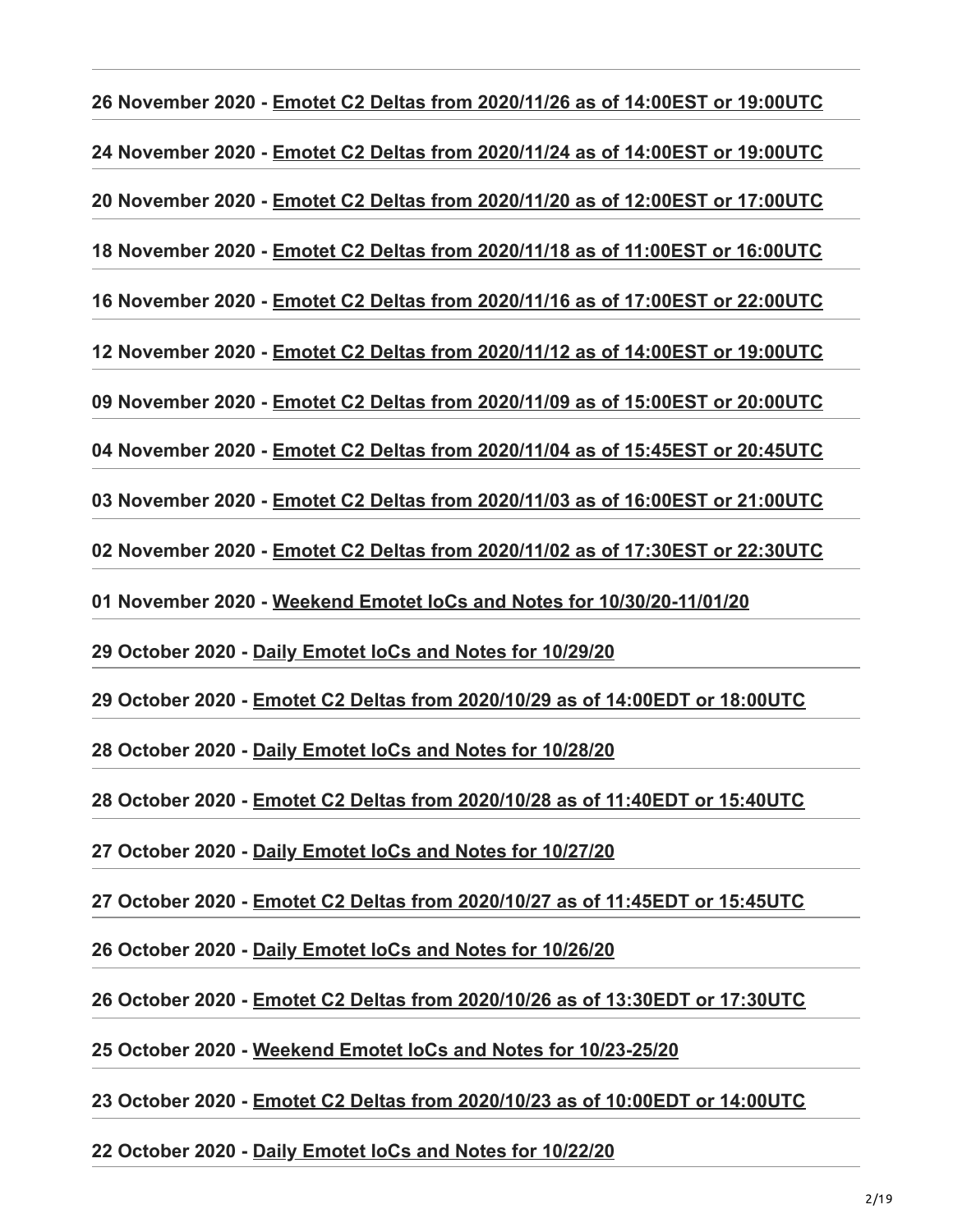**22 October 2020 - [Emotet C2 Deltas from 2020/10/22 as of 18:05EDT or 22:05UTC](https://paste.cryptolaemus.com/emotet/2020/10/22/emotet-C2-Deltas-2205-1805_10-22-20.html)**

**21 October 2020 - [Daily Emotet IoCs and Notes for 10/21/20](https://paste.cryptolaemus.com/emotet/2020/10/21/emotet-malware-IoCs_10-21-20.html)**

**21 October 2020 - [Emotet C2 Deltas from 2020/10/21 as of 13:00EDT or 17:00UTC](https://paste.cryptolaemus.com/emotet/2020/10/21/emotet-C2-Deltas-1700-1300_10-21-20.html)**

**21 October 2020 - [Emotet C2 Deltas from 2020/10/21 as of 06:10EDT or 10:10UTC](https://paste.cryptolaemus.com/emotet/2020/10/21/emotet-C2-Deltas-1010-0610_10-21-20.html)**

**20 October 2020 - [Daily Emotet IoCs and Notes for 10/20/20](https://paste.cryptolaemus.com/emotet/2020/10/20/emotet-malware-IoCs_10-20-20.html)**

**20 October 2020 - [Emotet C2 Deltas from 2020/10/20 as of 10:10EDT or 14:10UTC](https://paste.cryptolaemus.com/emotet/2020/10/20/emotet-C2-Deltas-1410-1010_10-20-20.html)**

**19 October 2020 - [Daily Emotet IoCs and Notes for 10/19/20](https://paste.cryptolaemus.com/emotet/2020/10/19/emotet-malware-IoCs_10-19-20.html)**

**19 October 2020 - [Emotet C2 Deltas from 2020/10/19 as of 09:30EDT or 1330UTC](https://paste.cryptolaemus.com/emotet/2020/10/19/emotet-C2-Deltas-1330-0930_10-19-20.html)**

**18 October 2020 - [Weekend Emotet IoCs and Notes for 10/16-18/20](https://paste.cryptolaemus.com/emotet/2020/10/18/18-emotet-malware-IoCs_10-16-18-20.html)**

**16 October 2020 - [Emotet C2 Deltas from 2020/10/16 as of 11:05EDT or 15:05UTC](https://paste.cryptolaemus.com/emotet/2020/10/16/emotet-C2-Deltas-1505-1105_10-16-20.html)**

**15 October 2020 - [Daily Emotet IoCs and Notes for 10/15/20](https://paste.cryptolaemus.com/emotet/2020/10/15/emotet-malware-IoCs_10-15-20.html)**

**15 October 2020 - [Emotet C2 Deltas from 2020/10/15 as of 11:50EDT or 15:50UTC](https://paste.cryptolaemus.com/emotet/2020/10/15/emotet-C2-Deltas-1550-1150_10-15-20.html)**

**14 October 2020 - [Daily Emotet IoCs and Notes for 10/14/20](https://paste.cryptolaemus.com/emotet/2020/10/14/emotet-malware-IoCs_10-14-20.html)**

**14 October 2020 - [Emotet C2 Deltas from 2020/10/14 as of 08:15EDT or 12:15UTC](https://paste.cryptolaemus.com/emotet/2020/10/14/emotet-C2-Deltas-1215-0815_10-14-20.html)**

**12 October 2020 - [Emotet C2 Deltas from 2020/10/12 as of 17:45EDT or 21:45UTC](https://paste.cryptolaemus.com/emotet/2020/10/12/emotet-C2-Deltas-2145-1745_10-12-20.html)**

**05 October 2020 - [Daily Emotet IoCs and Notes for 10/05/20](https://paste.cryptolaemus.com/emotet/2020/10/05/emotet-malware-IoCs_10-05-20.html)**

**05 October 2020 - [Emotet C2 Deltas from 2020/10/05 as of 09:10EDT or 13:10UTC](https://paste.cryptolaemus.com/emotet/2020/10/05/emotet-C2-Deltas-1310-0910_01-05-20.html)**

**04 October 2020 - [Weekend Emotet IoCs and Notes for 10/02-04/20](https://paste.cryptolaemus.com/emotet/2020/10/04/04-emotet-malware-IoCs_10-02-04-20.html)**

**01 October 2020 - [Daily Emotet IoCs and Notes for 10/01/20](https://paste.cryptolaemus.com/emotet/2020/10/01/emotet-malware-IoCs_10-01-20.html)**

**30 September 2020 - [Daily Emotet IoCs and Notes for 09/30/20](https://paste.cryptolaemus.com/emotet/2020/09/30/emotet-malware-IoCs_09-30-20.html)**

**29 September 2020 - [Daily Emotet IoCs and Notes for 09/29/20](https://paste.cryptolaemus.com/emotet/2020/09/29/emotet-malware-IoCs_09-29-20.html)**

**28 September 2020 - [Daily Emotet IoCs and Notes for 09/28/20](https://paste.cryptolaemus.com/emotet/2020/09/28/emotet-malware-IoCs_09-28-20.html)**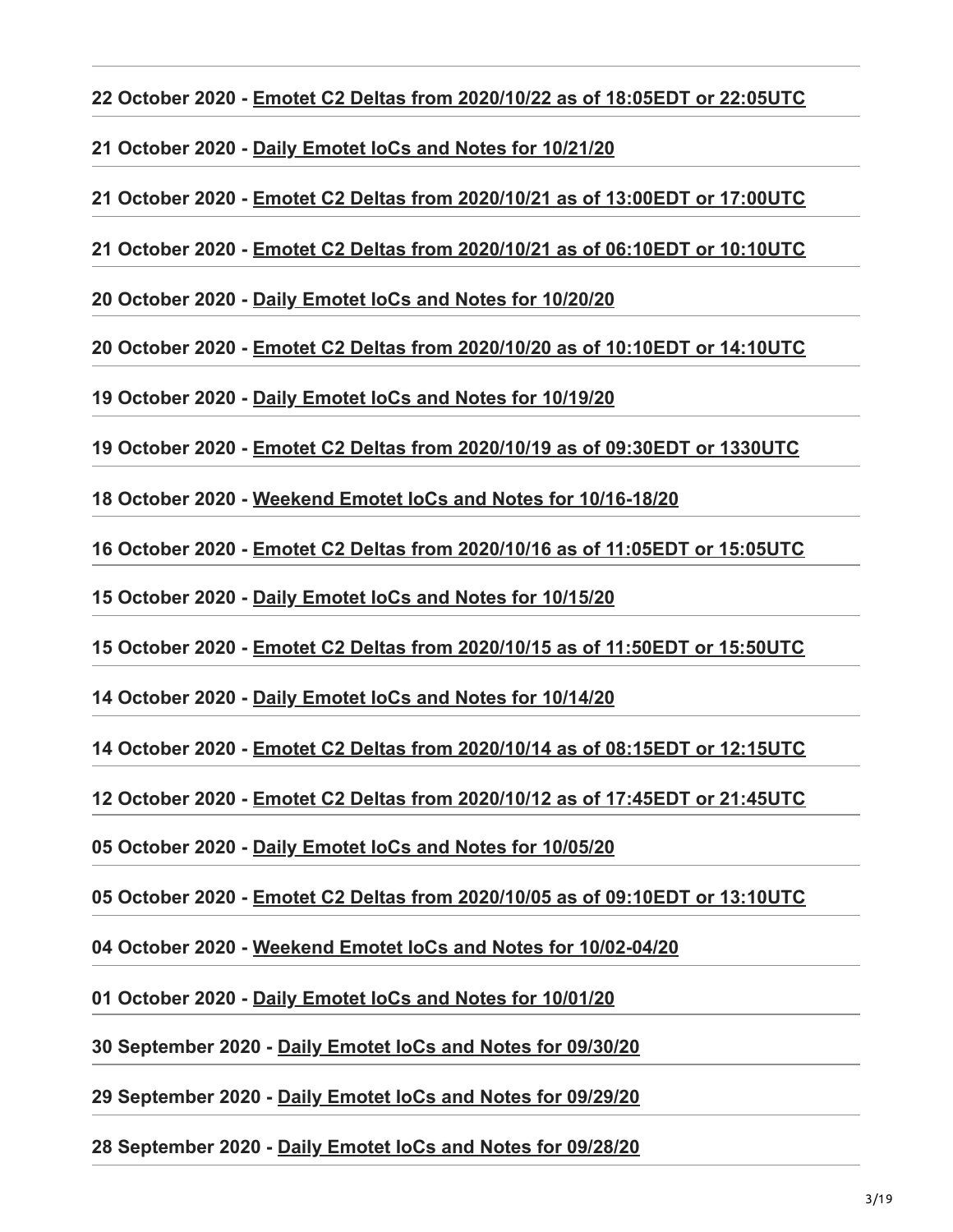**27 September 2020 - [Weekend Emotet IoCs and Notes for 09/25-27/20](https://paste.cryptolaemus.com/emotet/2020/09/27/27-emotet-malware-IoCs_09-25-27-20.html)**

**24 September 2020 - [Daily Emotet IoCs and Notes for 09/24/20](https://paste.cryptolaemus.com/emotet/2020/09/24/emotet-malware-IoCs_09-24-20.html)**

**23 September 2020 - [Daily Emotet IoCs and Notes for 09/23/20](https://paste.cryptolaemus.com/emotet/2020/09/23/emotet-malware-IoCs_09-23-20.html)**

**23 September 2020 - [Emotet C2 Deltas from 2020/09/23 as of 12:10EDT or 16:10UTC](https://paste.cryptolaemus.com/emotet/2020/09/23/emotet-C2-Deltas-1610-1210_09-23-20.html)**

**23 September 2020 - [Emotet C2 Deltas from 2020/09/23 as of 07:20EDT or 11:20UTC](https://paste.cryptolaemus.com/emotet/2020/09/23/emotet-C2-Deltas-1120-0720_09-23-20.html)**

**22 September 2020 - [Daily Emotet IoCs and Notes for 09/22/20](https://paste.cryptolaemus.com/emotet/2020/09/22/emotet-malware-IoCs_09-22-20.html)**

**22 September 2020 - [Emotet C2 Deltas from 2020/09/22 as of 13:30EDT or 17:30UTC](https://paste.cryptolaemus.com/emotet/2020/09/22/emotet-C2-Deltas-1730-1330_09-22-20.html)**

**21 September 2020 - [Daily Emotet IoCs and Notes for 09/21/20](https://paste.cryptolaemus.com/emotet/2020/09/21/emotet-malware-IoCs_09-21-20.html)**

**21 September 2020 - [Emotet C2 Deltas from 2020/09/21 as of 07:20EDT or 11:20UTC](https://paste.cryptolaemus.com/emotet/2020/09/21/emotet-C2-Deltas-1120-0720_09-21-20.html)**

**18 September 2020 - [Weekend Emotet IoCs and Notes for 09/18-20/20](https://paste.cryptolaemus.com/emotet/2020/09/18/20-emotet-malware-IoCs_09-18-20-20.html)**

**17 September 2020 - [Daily Emotet IoCs and Notes for 09/17/20](https://paste.cryptolaemus.com/emotet/2020/09/17/emotet-malware-IoCs_09-17-20.html)**

**16 September 2020 - [Daily Emotet IoCs and Notes for 09/16/20](https://paste.cryptolaemus.com/emotet/2020/09/16/emotet-malware-IoCs_09-16-20.html)**

**16 September 2020 - [Emotet C2 Deltas from 2020/09/16 as of 06:00EDT or 10:00UTC](https://paste.cryptolaemus.com/emotet/2020/09/16/emotet-C2-Deltas-1000-0600_09-16-20.html)**

**15 September 2020 - [Daily Emotet IoCs and Notes for 09/15/20](https://paste.cryptolaemus.com/emotet/2020/09/15/emotet-malware-IoCs_09-15-20.html)**

**14 September 2020 - [Daily Emotet IoCs and Notes for 09/14/20](https://paste.cryptolaemus.com/emotet/2020/09/14/emotet-malware-IoCs_09-14-20.html)**

**11 September 2020 - [Emotet C2 Deltas from 2020/09/11 as of 16:00EDT or 20:00UTC](https://paste.cryptolaemus.com/emotet/2020/09/11/emotet-C2-Deltas-2000-1600_09-11-20.html)**

**09 September 2020 - [Emotet C2 Deltas from 2020/09/09 as of 8:00EDT or 12:00UTC](https://paste.cryptolaemus.com/emotet/2020/09/09/emotet-C2-Deltas-0800-1200_09-09-20.html)**

**04 September 2020 - [Weekend Emotet IoCs and Notes for 09/04\\_06/20](https://paste.cryptolaemus.com/emotet/2020/09/04/06-emotet-malware-IoCs_09-04-06-20.html)**

**03 September 2020 - [Daily Emotet IoCs and Notes for 09/03/20](https://paste.cryptolaemus.com/emotet/2020/09/03/emotet-malware-IoCs_09-03-20.html)**

**02 September 2020 - [Daily Emotet IoCs and Notes for 09/02/20](https://paste.cryptolaemus.com/emotet/2020/09/02/emotet-malware-IoCs_09-02-20.html)**

**01 September 2020 - [Daily Emotet IoCs and Notes for 09/01/20](https://paste.cryptolaemus.com/emotet/2020/09/01/emotet-malware-IoCs_09-01-20.html)**

**01 September 2020 - [Emotet C2 Deltas from 2020/09/01 as of 10:15EDT or 14:15UTC](https://paste.cryptolaemus.com/emotet/2020/09/01/emotet-C2-Deltas-1015-1415_09-01-20.html)**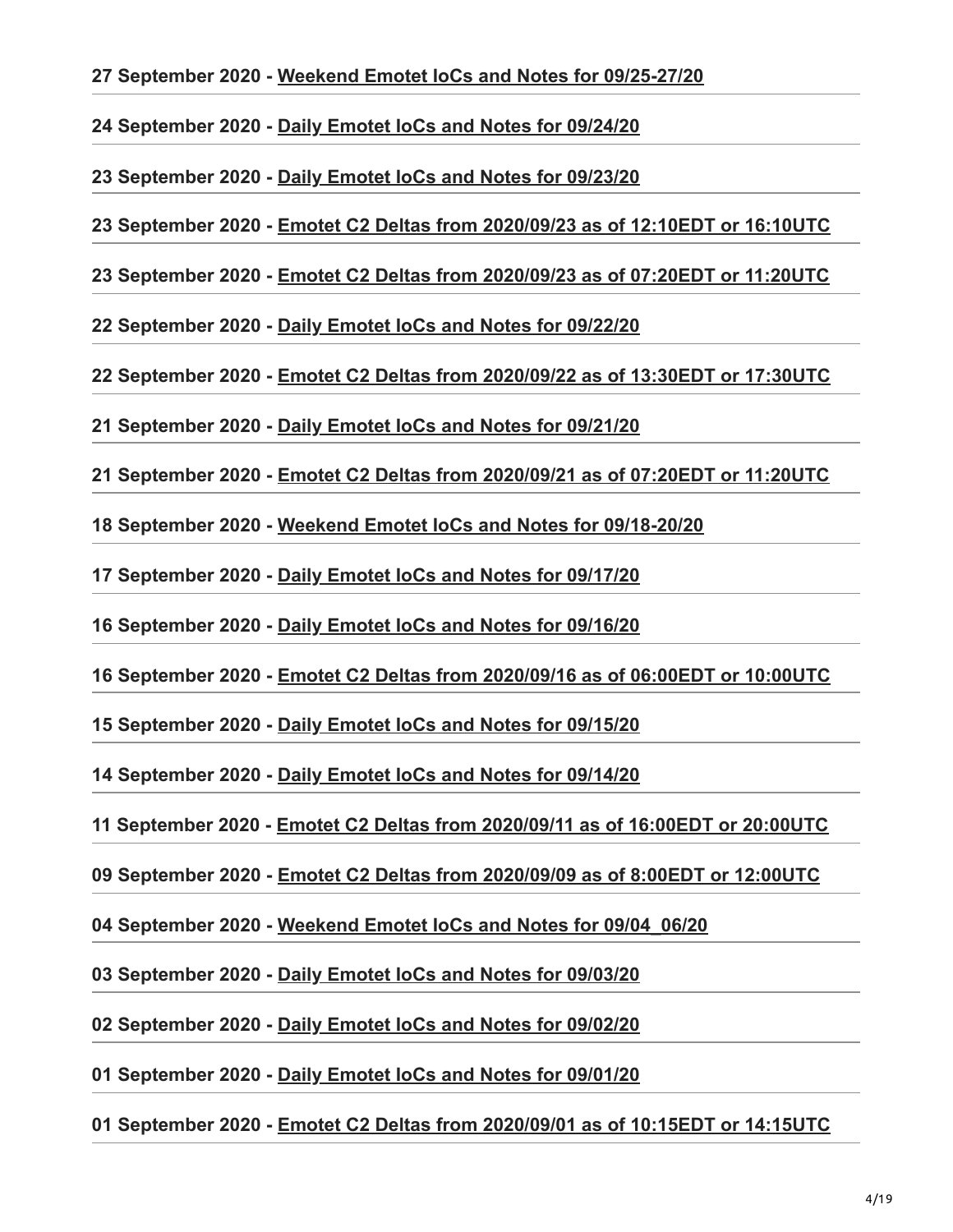**31 August 2020 - [Daily Emotet IoCs and Notes for 08/31/20](https://paste.cryptolaemus.com/emotet/2020/08/31/emotet-malware-IoCs_08-31-20.html)**

**31 August 2020 - [Emotet C2 Deltas from 2020/08/31 as of 8:00EDT or 12:00UTC](https://paste.cryptolaemus.com/emotet/2020/08/31/emotet-C2-Deltas-0800-1200_08-31-20.html)**

**30 August 2020 - [Weekend Emotet IoCs and Notes for 08/28-30/20](https://paste.cryptolaemus.com/emotet/2020/08/30/30-emotet-malware-IoCs_08-28-30-20.html)**

**28 August 2020 - [Emotet C2 Deltas from 2020/08/28 as of 10:30EDT or 14:30UTC](https://paste.cryptolaemus.com/emotet/2020/08/28/emotet-C2-Deltas-1120-1520_08-28-20.html)**

**27 August 2020 - [Daily Emotet IoCs and Notes for 08/27/20](https://paste.cryptolaemus.com/emotet/2020/08/27/emotet-malware-IoCs_08-27-20.html)**

**27 August 2020 - [Emotet C2 Deltas from 2020/08/27 as of 11:20EDT or 15:20UTC](https://paste.cryptolaemus.com/emotet/2020/08/27/emotet-C2-Deltas-1120-1520_08-27-20.html)**

**26 August 2020 - [Daily Emotet IoCs and Notes for 08/26/20](https://paste.cryptolaemus.com/emotet/2020/08/26/emotet-malware-IoCs_08-26-20.html)**

**26 August 2020 - [Emotet C2 Deltas from 2020/08/26 as of 05:30EDT or 09:30UTC](https://paste.cryptolaemus.com/emotet/2020/08/26/emotet-C2-Deltas-0530-0930_08-26-20.html)**

**25 August 2020 - [Daily Emotet IoCs and Notes for 08/25/20](https://paste.cryptolaemus.com/emotet/2020/08/25/emotet-malware-IoCs_08-25-20.html)**

**25 August 2020 - [Emotet C2 Deltas from 2020/08/25 as of 09:00EDT or 13:00UTC](https://paste.cryptolaemus.com/emotet/2020/08/25/emotet-C2-Deltas-0900-1300_08-25-20.html)**

**24 August 2020 - [Daily Emotet IoCs and Notes for 08/24/20](https://paste.cryptolaemus.com/emotet/2020/08/24/emotet-malware-IoCs_08-24-20.html)**

**21 August 2020 - [Weekend Emotet IoCs and Notes for 08/21-23/20](https://paste.cryptolaemus.com/emotet/2020/08/21/23-emotet-malware-IoCs_08-21-23-20.html)**

**21 August 2020 - [Emotet C2 Deltas 0730 1130\\_08 21 20](https://paste.cryptolaemus.com/2020/08/21/emotet-C2-Deltas-0730-1130_08-21-20.html)**

**20 August 2020 - [Daily Emotet IoCs and Notes for 08/20/20](https://paste.cryptolaemus.com/emotet/2020/08/20/emotet-malware-IoCs_08-20-20.html)**

**19 August 2020 - [Daily Emotet IoCs and Notes for 08/19/20](https://paste.cryptolaemus.com/emotet/2020/08/19/emotet-malware-IoCs_08-19-20.html)**

**18 August 2020 - [Daily Emotet IoCs and Notes for 08/18/20](https://paste.cryptolaemus.com/emotet/2020/08/18/emotet-malware-IoCs_08-18-20.html)**

**17 August 2020 - [Daily Emotet IoCs and Notes for 08/17/20](https://paste.cryptolaemus.com/emotet/2020/08/17/emotet-malware-IoCs_08-17-20.html)**

**16 August 2020 - [Weekend Emotet IoCs and Notes for 08/14-16/20](https://paste.cryptolaemus.com/emotet/2020/08/16/16-emotet-malware-IoCs_08-14-16-20.html)**

**13 August 2020 - [Daily Emotet IoCs and Notes for 08/13/20](https://paste.cryptolaemus.com/emotet/2020/08/13/emotet-malware-IoCs_08-13-20.html)**

**12 August 2020 - [Daily Emotet IoCs and Notes for 08/12/20](https://paste.cryptolaemus.com/emotet/2020/08/12/emotet-malware-IoCs_08-12-20.html)**

**11 August 2020 - [Daily Emotet IoCs and Notes for 08/11/20](https://paste.cryptolaemus.com/emotet/2020/08/11/emotet-malware-IoCs_08-11-20.html)**

**10 August 2020 - [Daily Emotet IoCs and Notes for 08/10/20](https://paste.cryptolaemus.com/emotet/2020/08/10/emotet-malware-IoCs_08-10-20.html)**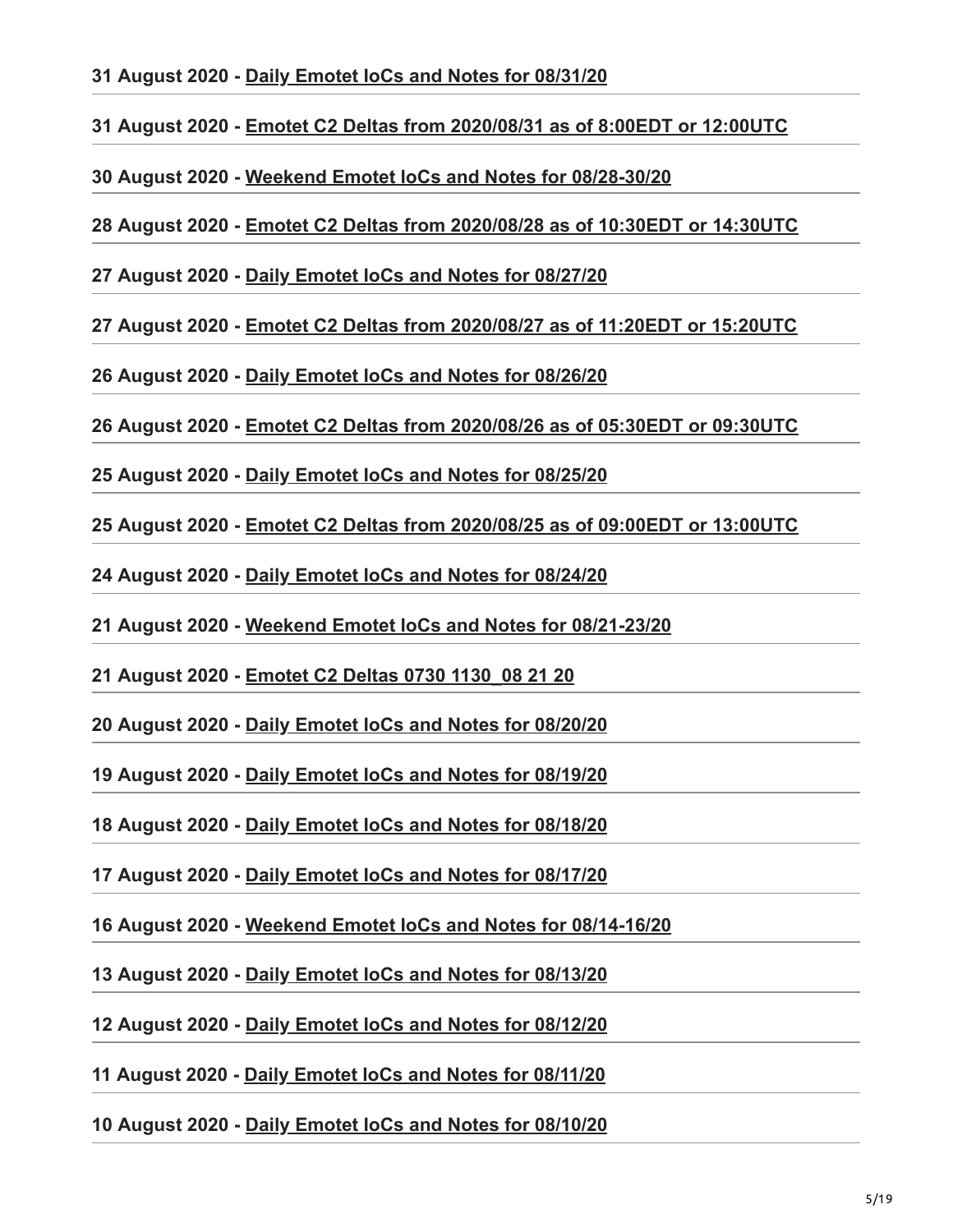#### **09 August 2020 - [Weekend Emotet IoCs and Notes for 08/07/20-08/09/20](https://paste.cryptolaemus.com/emotet/2020/08/09/09-emotet-malware-IoCs_08-07-09-20.html)**

- **06 August 2020 [Daily Emotet IoCs and Notes for 08/06/20](https://paste.cryptolaemus.com/emotet/2020/08/06/emotet-malware-IoCs_08-06-20.html)**
- **05 August 2020 [Daily Emotet IoCs and Notes for 08/05/20](https://paste.cryptolaemus.com/emotet/2020/08/05/emotet-malware-IoCs_08-05-20.html)**
- **31 July 2020 - [Weekend Emotet IoCs and Notes for 07/31/20-08/02/20](https://paste.cryptolaemus.com/emotet/2020/07/31/08-02-emotet-malware-IoCs_07-31-08-02-20.html)**
- **30 July 2020 - [Daily Emotet IoCs and Notes for 07/30/20](https://paste.cryptolaemus.com/emotet/2020/07/30/emotet-malware-IoCs_07-30-20.html)**
- **29 July 2020 - [Daily Emotet IoCs and Notes for 07/29/20](https://paste.cryptolaemus.com/emotet/2020/07/29/emotet-malware-IoCs_07-29-20.html)**
- **28 July 2020 - [Daily Emotet IoCs and Notes for 07/28/20](https://paste.cryptolaemus.com/emotet/2020/07/28/emotet-malware-IoCs_07-28-20.html)**
- **27 July 2020 - [Daily Emotet IoCs and Notes for 07/27/20](https://paste.cryptolaemus.com/emotet/2020/07/27/emotet-malware-IoCs_07-27-20.html)**
- **23 July 2020 - [Daily Emotet IoCs and Notes for 07/23/20](https://paste.cryptolaemus.com/emotet/2020/07/23/emotet-malware-IoCs_07-23-20.html)**
- **22 July 2020 - [Daily Emotet IoCs and Notes for 07/22/20](https://paste.cryptolaemus.com/emotet/2020/07/22/emotet-malware-IoCs_07-22-20.html)**
- **21 July 2020 - [Daily Emotet IoCs and Notes for 07/21/20](https://paste.cryptolaemus.com/emotet/2020/07/21/emotet-malware-IoCs_07-21-20.html)**
- **20 July 2020 - [Daily Emotet IoCs and Notes for 07/20/20](https://paste.cryptolaemus.com/emotet/2020/07/20/emotet-malware-IoCs_07-20-20.html)**
- **20 July 2020 - [Emotet C2 and RSA Key Update 07/20/2020 13:30](https://paste.cryptolaemus.com/emotet/2020/07/20/emotet-c2-rsa-update-07-20-20-1.html)**
- **17 July 2020 - [Daily Emotet IoCs and Notes for 07/17/20](https://paste.cryptolaemus.com/emotet/2020/07/17/emotet-malware-IoCs_07-17-20.html)**
- **14 July 2020 - [Emotet C2 and RSA Key Update 07/14/2020 23:10](https://paste.cryptolaemus.com/emotet/2020/07/14/emotet-c2-rsa-update-07-14-20-1.html)**
- **06 July 2020 - [Emotet C2 and RSA Key Update 07/06/2020 19:40](https://paste.cryptolaemus.com/emotet/2020/07/06/emotet-c2-rsa-update-07-06-20-1.html)**
- **03 July 2020 - [Emotet C2 and RSA Key Update 07/03/2020 13:50](https://paste.cryptolaemus.com/emotet/2020/07/03/emotet-c2-rsa-update-07-03-20-1.html)**
- **29 June 2020 [Emotet C2 and RSA Key Update 06/29/2020 15:40](https://paste.cryptolaemus.com/emotet/2020/06/29/emotet-c2-rsa-update-06-29-20-1.html)**
- **26 June 2020 [Emotet C2 and RSA Key Update 06/26/2020 11:50](https://paste.cryptolaemus.com/emotet/2020/06/26/emotet-c2-rsa-update-06-26-20-1.html)**
- **22 June 2020 [Emotet C2 and RSA Key Update 06/22/2020 13:40](https://paste.cryptolaemus.com/emotet/2020/06/22/emotet-c2-rsa-update-06-22-20-1.html)**
- **15 June 2020 [Emotet C2 and RSA Key Update 06/15/2020 17:00](https://paste.cryptolaemus.com/emotet/2020/06/15/emotet-c2-rsa-update-06-15-20-1.html)**

# **08 June 2020 - [Emotet C2 and RSA Key Update - 06/08/2020 16:10](https://paste.cryptolaemus.com/emotet/2020/06/08/emotet-c2-rsa-update-06-08-20-1.html)**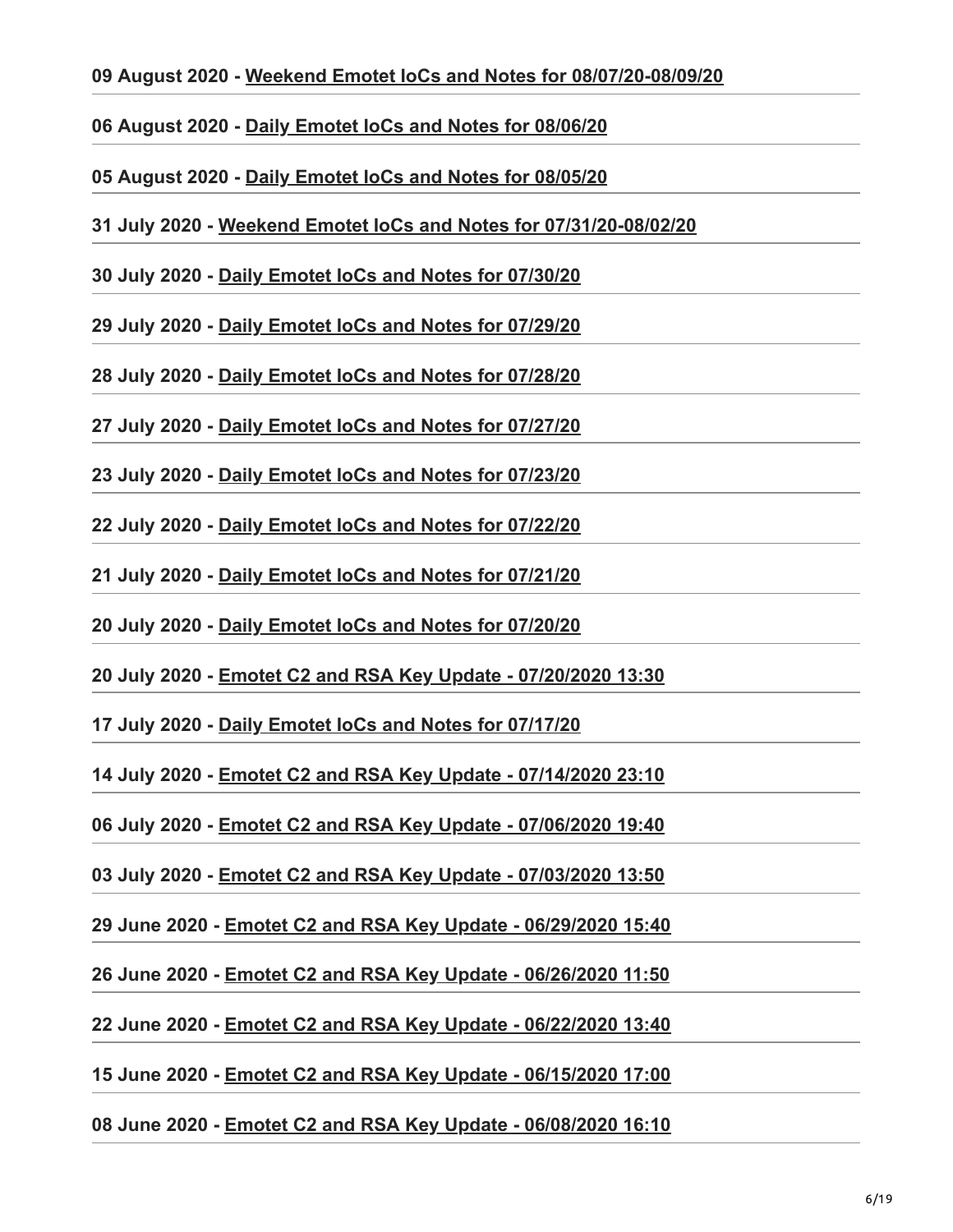#### **04 June 2020 - [Emotet C2 and RSA Key Update - 06/04/2020 19:10](https://paste.cryptolaemus.com/emotet/2020/06/04/emotet-c2-rsa-update-06-04-20-1.html)**

**01 June 2020 - [Emotet C2 and RSA Key Update - 06/01/2020 11:00](https://paste.cryptolaemus.com/emotet/2020/06/01/emotet-c2-rsa-update-06-01-20-1.html)**

**25 May 2020 - [Emotet C2 and RSA Key Update - 05/25/2020 14:15](https://paste.cryptolaemus.com/emotet/2020/05/25/emotet-c2-rsa-update-05-25-20-1.html)**

**18 May 2020 - [Emotet C2 and RSA Key Update - 05/18/2020 17:45](https://paste.cryptolaemus.com/emotet/2020/05/18/emotet-c2-rsa-update-05-18-20-1.html)**

**11 May 2020 - [Emotet C2 and RSA Key Update - 05/11/2020 10:30](https://paste.cryptolaemus.com/emotet/2020/05/11/emotet-c2-rsa-update-05-11-20-1.html)**

**04 May 2020 - [Emotet C2 and RSA Key Update - 05/04/2020 09:45](https://paste.cryptolaemus.com/emotet/2020/05/04/emotet-c2-rsa-update-05-04-20-1.html)**

**30 April 2020 - [Emotet C2 and RSA Key Update - 04/30/2020 16:50](https://paste.cryptolaemus.com/emotet/2020/04/30/emotet-c2-rsa-update-04-30-20-1.html)**

**28 April 2020 - [Emotet C2 and RSA Key Update - 04/28/2020 23:59](https://paste.cryptolaemus.com/emotet/2020/04/28/emotet-c2-rsa-update-04-28-20-1.html)**

**20 April 2020 - [Emotet C2 and RSA Key Update - 04/20/2020 11:25](https://paste.cryptolaemus.com/emotet/2020/04/20/emotet-c2-rsa-update-04-20-20-1.html)**

**13 April 2020 - [Emotet C2 and RSA Key Update - 04/13/2020 15:25](https://paste.cryptolaemus.com/emotet/2020/04/13/emotet-c2-rsa-update-04-13-20-1.html)**

**10 April 2020 - [Emotet C2 and RSA Key Update - 04/10/2020 15:00](https://paste.cryptolaemus.com/emotet/2020/04/10/emotet-c2-rsa-update-04-10-20-1.html)**

**09 April 2020 - [Emotet C2 and RSA Key Update - 04/09/2020 14:25](https://paste.cryptolaemus.com/emotet/2020/04/09/emotet-c2-rsa-update-04-09-20-1.html)**

**07 April 2020 - [Emotet C2 and RSA Key Update - 04/07/2020 13:40](https://paste.cryptolaemus.com/emotet/2020/04/07/emotet-c2-rsa-update-04-07-20-1.html)**

**06 April 2020 - [Emotet C2 and RSA Key Update - 04/06/2020 10:30](https://paste.cryptolaemus.com/emotet/2020/04/06/emotet-c2-rsa-update-04-06-20-1.html)**

**03 April 2020 - [Emotet C2 and RSA Key Update - 04/03/2020 16:30](https://paste.cryptolaemus.com/emotet/2020/04/03/emotet-c2-rsa-update-04-03-20-1.html)**

**02 April 2020 - [Emotet C2 and RSA Key Update - 04/02/2020 15:05](https://paste.cryptolaemus.com/emotet/2020/04/02/emotet-c2-rsa-update-04-02-20-1.html)**

**01 April 2020 - [Emotet C2 and RSA Key Update - 04/01/2020 15:00](https://paste.cryptolaemus.com/emotet/2020/04/01/emotet-c2-rsa-update-04-01-20-1.html)**

**31 March 2020 - [Emotet C2 and RSA Key Update - 03/31/2020 16:05](https://paste.cryptolaemus.com/emotet/2020/03/31/emotet-c2-rsa-update-03-31-20-1.html)**

**30 March 2020 - [Emotet C2 and RSA Key Update - 03/30/2020 11:45](https://paste.cryptolaemus.com/emotet/2020/03/30/emotet-c2-rsa-update-03-30-20-1.html)**

**27 March 2020 - [Emotet C2 and RSA Key Update - 03/27/2020 16:20](https://paste.cryptolaemus.com/emotet/2020/03/27/emotet-c2-rsa-update-03-27-20-1.html)**

**26 March 2020 - [Emotet C2 and RSA Key Update - 03/26/2020 11:20](https://paste.cryptolaemus.com/emotet/2020/03/26/emotet-c2-rsa-update-03-26-20-1.html)**

**25 March 2020 - [Emotet C2 and RSA Key Update - 03/25/2020 14:10](https://paste.cryptolaemus.com/emotet/2020/03/25/emotet-c2-rsa-update-03-25-20-2.html)**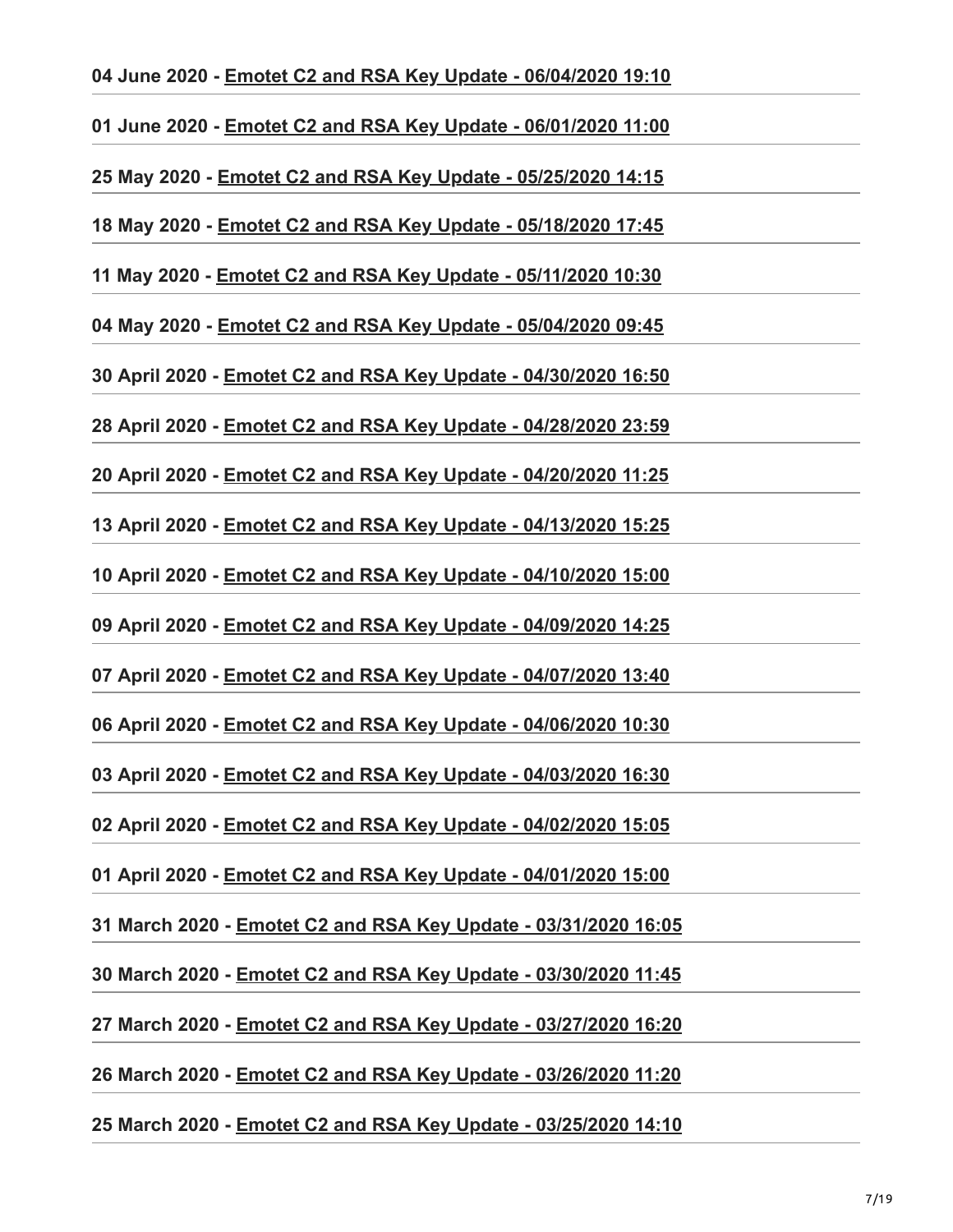#### **25 March 2020 - [Emotet C2 and RSA Key Update - 03/25/2020 12:00](https://paste.cryptolaemus.com/emotet/2020/03/25/emotet-c2-rsa-update-03-25-20-1.html)**

**24 March 2020 - [Emotet C2 and RSA Key Update - 03/24/2020 11:40](https://paste.cryptolaemus.com/emotet/2020/03/24/emotet-c2-rsa-update-03-24-20-1.html)**

**23 March 2020 - [Emotet C2 and RSA Key Update - 03/23/2020 09:45](https://paste.cryptolaemus.com/emotet/2020/03/23/emotet-c2-rsa-update-03-23-20-1.html)**

**20 March 2020 - [Emotet C2 and RSA Key Update - 03/20/2020 12:05](https://paste.cryptolaemus.com/emotet/2020/03/20/emotet-c2-rsa-update-03-20-20-1.html)**

**19 March 2020 - [Emotet C2 and RSA Key Update - 03/19/2020](https://paste.cryptolaemus.com/emotet/2020/03/19/emotet-c2-rsa-update-03-19-20-1500.html)**

**18 March 2020 - [Emotet C2 and RSA Key Update - 03/18/2020](https://paste.cryptolaemus.com/emotet/2020/03/18/emotet-c2-rsa-update-03-18-20.html)**

**18 March 2020 - [Emotet C2 and RSA Key Update - 03/18/2020 - 12:00](https://paste.cryptolaemus.com/emotet/2020/03/18/emotet-c2-rsa-update-03-18-20-1.html)**

**17 March 2020 - [Emotet C2 and RSA Key Update - 03/17/2020](https://paste.cryptolaemus.com/emotet/2020/03/17/emotet-c2-rsa-update-03-17-20.html)**

**17 March 2020 - [Emotet C2 and RSA Key Update - 03/17/2020 17:15](https://paste.cryptolaemus.com/emotet/2020/03/17/emotet-c2-rsa-update-03-17-20-2.html)**

**17 March 2020 - [Emotet C2 and RSA Key Update - 03/17/2020 09:40](https://paste.cryptolaemus.com/emotet/2020/03/17/emotet-c2-rsa-update-03-17-20-1.html)**

**16 March 2020 - [Emotet C2 and RSA Key Update - 03/16/2020](https://paste.cryptolaemus.com/emotet/2020/03/16/emotet-c2-rsa-update-03-16-20.html)**

**16 March 2020 - [Emotet C2 and RSA Key Update - 03/16/2020 17:55](https://paste.cryptolaemus.com/emotet/2020/03/16/emotet-c2-rsa-update-03-16-20-2.html)**

**16 March 2020 - [Emotet C2 and RSA Key Update - 03/16/2020 13:00](https://paste.cryptolaemus.com/emotet/2020/03/16/emotet-c2-rsa-update-03-16-20-1.html)**

**13 March 2020 - [Emotet C2 and RSA Key Update - 03/13/2020 16:40](https://paste.cryptolaemus.com/emotet/2020/03/13/emotet-c2-rsa-update-03-13-20-1.html)**

**12 March 2020 - [Emotet C2 and RSA Key Update - 03/12/2020 17:10](https://paste.cryptolaemus.com/emotet/2020/03/12/emotet-c2-rsa-update-03-12-20-2.html)**

**12 March 2020 - [Emotet C2 and RSA Key Update - 03/12/2020 11:25](https://paste.cryptolaemus.com/emotet/2020/03/12/emotet-c2-rsa-update-03-12-20-1.html)**

**11 March 2020 - [Emotet C2 and RSA Key Update - 03/11/2020](https://paste.cryptolaemus.com/emotet/2020/03/11/emotet-c2-rsa-update-03-11-20.html)**

**10 March 2020 - [Emotet C2 and RSA Key Update - 03/10/2020](https://paste.cryptolaemus.com/emotet/2020/03/10/emotet-c2-rsa-update-03-10-20.html)**

**09 March 2020 - [Emotet C2 and RSA Key Update - 03/09/2020](https://paste.cryptolaemus.com/emotet/2020/03/09/emotet-c2-rsa-update-03-09-20.html)**

**06 March 2020 - [Emotet C2 and RSA Key Update - 03/06/2020](https://paste.cryptolaemus.com/emotet/2020/03/06/emotet-c2-rsa-update-03-06-20.html)**

**05 March 2020 - [Emotet C2 and RSA Key Update - 03/05/2020](https://paste.cryptolaemus.com/emotet/2020/03/05/emotet-c2-rsa-update-03-05-20.html)**

**04 March 2020 - [Emotet C2 and RSA Key Update - 03/04/2020](https://paste.cryptolaemus.com/emotet/2020/03/04/emotet-c2-rsa-update-03-04-20.html)**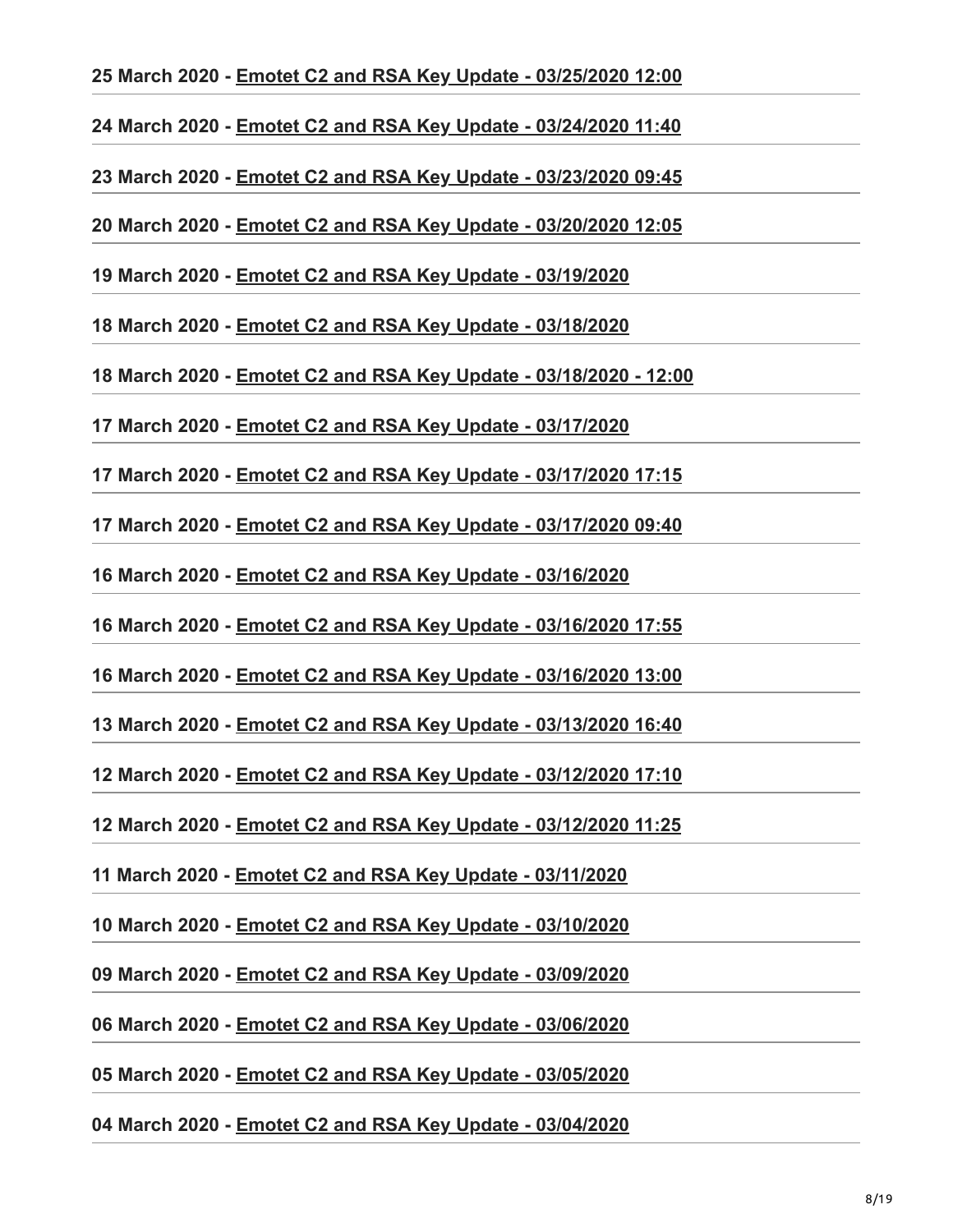#### **03 March 2020 - [Emotet C2 and RSA Key Update - 03/03/2020](https://paste.cryptolaemus.com/emotet/2020/03/03/emotet-c2-rsa-update-03-03-20.html)**

**02 March 2020 - [Emotet C2 and RSA Key Update - 03/02/2020](https://paste.cryptolaemus.com/emotet/2020/03/02/emotet-c2-rsa-update-03-02-20.html)**

**01 March 2020 - [Emotet C2 and RSA Key Update - 02/28/2020-03/01/2020](https://paste.cryptolaemus.com/emotet/2020/03/01/03-01-emotet-c2-rsa-update-02-28-03-01-20.html)**

**27 February 2020 - [Emotet C2 and RSA Key Update - 02/27/2020](https://paste.cryptolaemus.com/emotet/2020/02/27/emotet-c2-rsa-update-02-27-20.html)**

**26 February 2020 - [Emotet C2 and RSA Key Update - 02/26/2020](https://paste.cryptolaemus.com/emotet/2020/02/26/emotet-c2-rsa-update-02-26-20.html)**

**25 February 2020 - [Emotet C2 and RSA Key Update - 02/25/2020](https://paste.cryptolaemus.com/emotet/2020/02/25/emotet-c2-rsa-update-02-25-20.html)**

**24 February 2020 - [Emotet C2 and RSA Key Update - 02/24/2020](https://paste.cryptolaemus.com/emotet/2020/02/24/emotet-c2-rsa-update-02-24-20.html)**

**21 February 2020 - [Emotet C2 and RSA Key Update - 02/21-23/2020](https://paste.cryptolaemus.com/emotet/2020/02/21/23-emotet-c2-rsa-update-02-21-23-20.html)**

**20 February 2020 - [Emotet C2 and RSA Key Update - 02/20/2020](https://paste.cryptolaemus.com/emotet/2020/02/20/emotet-c2-rsa-update-02-20-20.html)**

**19 February 2020 - [Emotet C2 and RSA Key Update - 02/19/2020](https://paste.cryptolaemus.com/emotet/2020/02/19/emotet-c2-rsa-update-02-19-20.html)**

**18 February 2020 - [Emotet C2 and RSA Key Update - 02/18/2020](https://paste.cryptolaemus.com/emotet/2020/02/18/emotet-c2-rsa-update-02-18-20.html)**

**17 February 2020 - [Emotet C2 and RSA Key Update - 02/17/2020](https://paste.cryptolaemus.com/emotet/2020/02/17/emotet-c2-rsa-update-02-17-20.html)**

**16 February 2020 - [Emotet C2 and RSA Key Update - 02/14-16/2020](https://paste.cryptolaemus.com/emotet/2020/02/16/16-emotet-c2-rsa-update-02-14-16-20.html)**

**13 February 2020 - [Emotet C2 and RSA Key Update - 02/13/2020](https://paste.cryptolaemus.com/emotet/2020/02/13/emotet-c2-rsa-update-02-13-20.html)**

**12 February 2020 - [Emotet C2 and RSA Key Update - 02/12/2020](https://paste.cryptolaemus.com/emotet/2020/02/12/emotet-c2-rsa-update-02-12-20.html)**

**11 February 2020 - [Emotet C2 and RSA Key Update - 02/11/2020](https://paste.cryptolaemus.com/emotet/2020/02/11/emotet-c2-rsa-update-02-11-20.html)**

**10 February 2020 - [Emotet C2 and RSA Key Update - 02/10/2020](https://paste.cryptolaemus.com/emotet/2020/02/10/emotet-c2-rsa-update-02-10-20.html)**

**07 February 2020 - [Daily Emotet IoCs and Notes for 02/07-09/20](https://paste.cryptolaemus.com/emotet/2020/02/07/09-emotet-malware-IoCs_02-07-09-20.html)**

**06 February 2020 - [Daily Emotet IoCs and Notes for 02/06/20](https://paste.cryptolaemus.com/emotet/2020/02/06/emotet-malware-IoCs_02-06-20.html)**

**06 February 2020 - [Special Update \(3\) for Emotet RSA key/C2 updates 02/06/2020](https://paste.cryptolaemus.com/emotet/2020/02/06/special-binary-rsa-c2-update-3-02-06-20.html)**

**06 February 2020 - [Special Update \(2\) for Emotet RSA key/C2 updates 02/06/2020](https://paste.cryptolaemus.com/emotet/2020/02/06/special-binary-rsa-c2-update-2-02-06-20.html)**

**06 February 2020 - [Special Update for Emotet RSA key/C2 updates 02/06/2020](https://paste.cryptolaemus.com/emotet/2020/02/06/special-binary-rsa-c2-update-02-06-20.html)**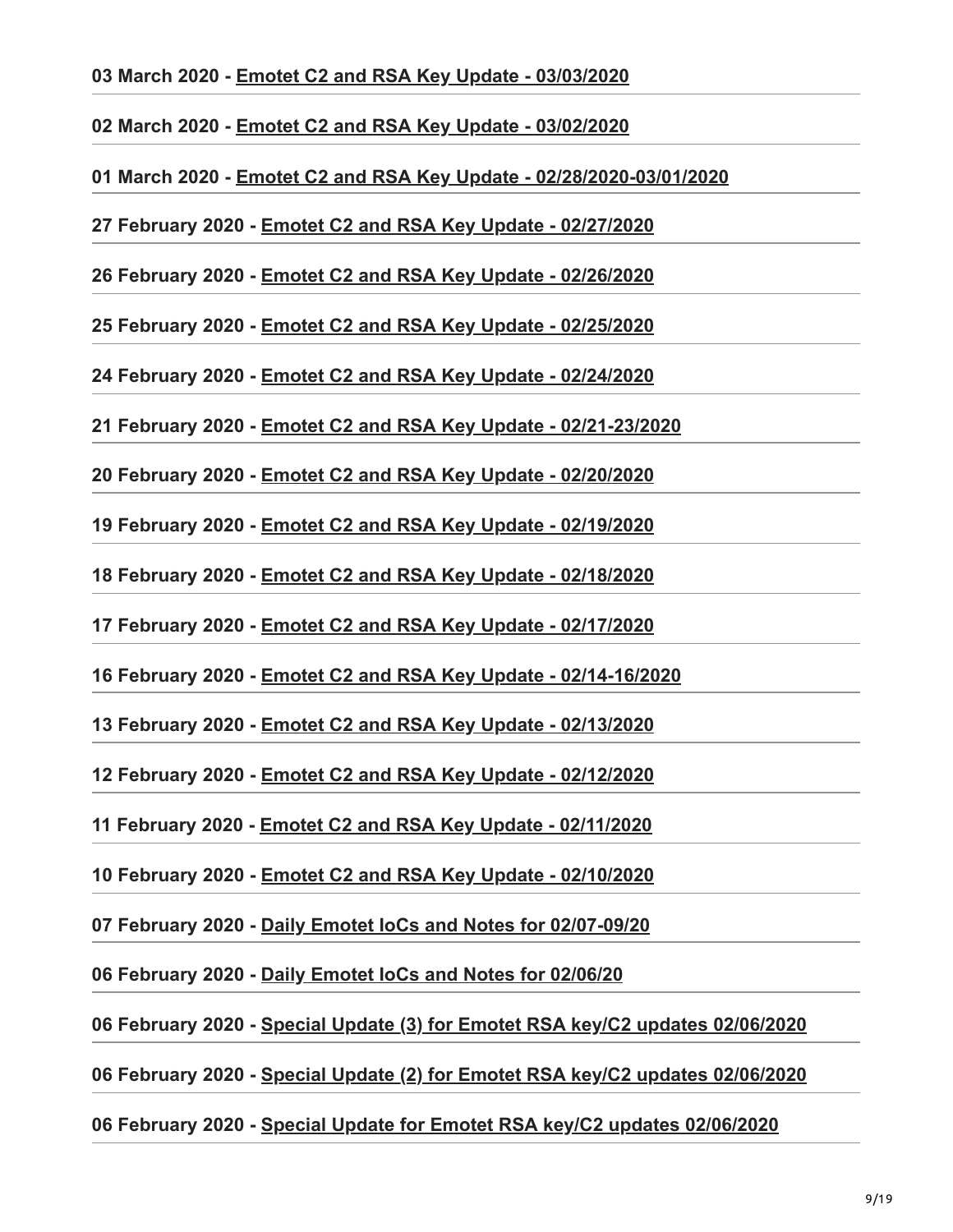# **05 February 2020 - [Daily Emotet IoCs and Notes for 02/05/20](https://paste.cryptolaemus.com/emotet/2020/02/05/emotet-malware-IoCs_02-05-20.html)**

**04 February 2020 - [Daily Emotet IoCs and Notes for 02/04/20](https://paste.cryptolaemus.com/emotet/2020/02/04/emotet-malware-IoCs_02-04-20.html)**

**03 February 2020 - [Daily Emotet IoCs and Notes for 02/03/20](https://paste.cryptolaemus.com/emotet/2020/02/03/emotet-malware-IoCs_02-03-20.html)**

**31 January 2020 - [Daily Emotet IoCs and Notes for 01/31-02/02/20](https://paste.cryptolaemus.com/emotet/2020/01/31/02-02-emotet-malware-IoCs_01-31-02-02-20.html)**

**30 January 2020 - [Daily Emotet IoCs and Notes for 01/30/20](https://paste.cryptolaemus.com/emotet/2020/01/30/emotet-malware-IoCs_01-30-20.html)**

**29 January 2020 - [Daily Emotet IoCs and Notes for 01/29/20](https://paste.cryptolaemus.com/emotet/2020/01/29/emotet-malware-IoCs_01-29-20.html)**

**28 January 2020 - [Daily Emotet IoCs and Notes for 01/28/20](https://paste.cryptolaemus.com/emotet/2020/01/28/emotet-malware-IoCs_01-28-20.html)**

**27 January 2020 - [Daily Emotet IoCs and Notes for 01/27/20](https://paste.cryptolaemus.com/emotet/2020/01/27/emotet-malware-IoCs_01-27-20.html)**

**24 January 2020 - [Daily Emotet IoCs and Notes for 01/24-26/20](https://paste.cryptolaemus.com/emotet/2020/01/24/26-emotet-malware-IoCs_01-24-26-20.html)**

**23 January 2020 - [Daily Emotet IoCs and Notes for 01/23/20](https://paste.cryptolaemus.com/emotet/2020/01/23/emotet-malware-IoCs_01-23-20.html)**

**22 January 2020 - [Daily Emotet IoCs and Notes for 01/22/20](https://paste.cryptolaemus.com/emotet/2020/01/22/emotet-malware-IoCs_01-22-20.html)**

**21 January 2020 - [Daily Emotet IoCs and Notes for 01/21/20](https://paste.cryptolaemus.com/emotet/2020/01/21/emotet-malware-IoCs_01-21-20.html)**

**20 January 2020 - [Daily Emotet IoCs and Notes for 01/20/20](https://paste.cryptolaemus.com/emotet/2020/01/20/emotet-malware-IoCs_01-20-20.html)**

**17 January 2020 - [Daily Emotet IoCs and Notes for 01/17-19/20](https://paste.cryptolaemus.com/emotet/2020/01/17/19-emotet-malware-IoCs_01-17-19-20.html)**

**16 January 2020 - [Daily Emotet IoCs and Notes for 01/16/20](https://paste.cryptolaemus.com/emotet/2020/01/16/emotet-malware-IoCs_01-16-20.html)**

**15 January 2020 - [Daily Emotet IoCs and Notes for 01/15/20](https://paste.cryptolaemus.com/emotet/2020/01/15/emotet-malware-IoCs_01-15-20.html)**

**14 January 2020 - [Daily Emotet IoCs and Notes for 01/14/20](https://paste.cryptolaemus.com/emotet/2020/01/14/emotet-malware-IoCs_01-14-20.html)**

**13 January 2020 - [Daily Emotet IoCs and Notes for 01/13/20](https://paste.cryptolaemus.com/emotet/2020/01/13/emotet-malware-IoCs_01-13-20.html)**

**09 January 2020 - [Daily Emotet IoCs and Notes for 01/09/20](https://paste.cryptolaemus.com/emotet/2020/01/09/emotet-malware-IoCs_01-09-20.html)**

**06 January 2020 - [Daily Emotet IoCs and Notes for 01/06/20](https://paste.cryptolaemus.com/emotet/2020/01/06/emotet-malware-IoCs_01-06-20.html)**

**30 December 2019 - [Daily Emotet IoCs and Notes for 12/30/19](https://paste.cryptolaemus.com/emotet/2019/12/30/emotet-malware-IoCs_12-30-19.html)**

**22 December 2019 - [Daily Emotet IoCs and Notes for 12/20-22/19](https://paste.cryptolaemus.com/emotet/2019/12/22/emotet-malware-IoCs_12-20-19.html)**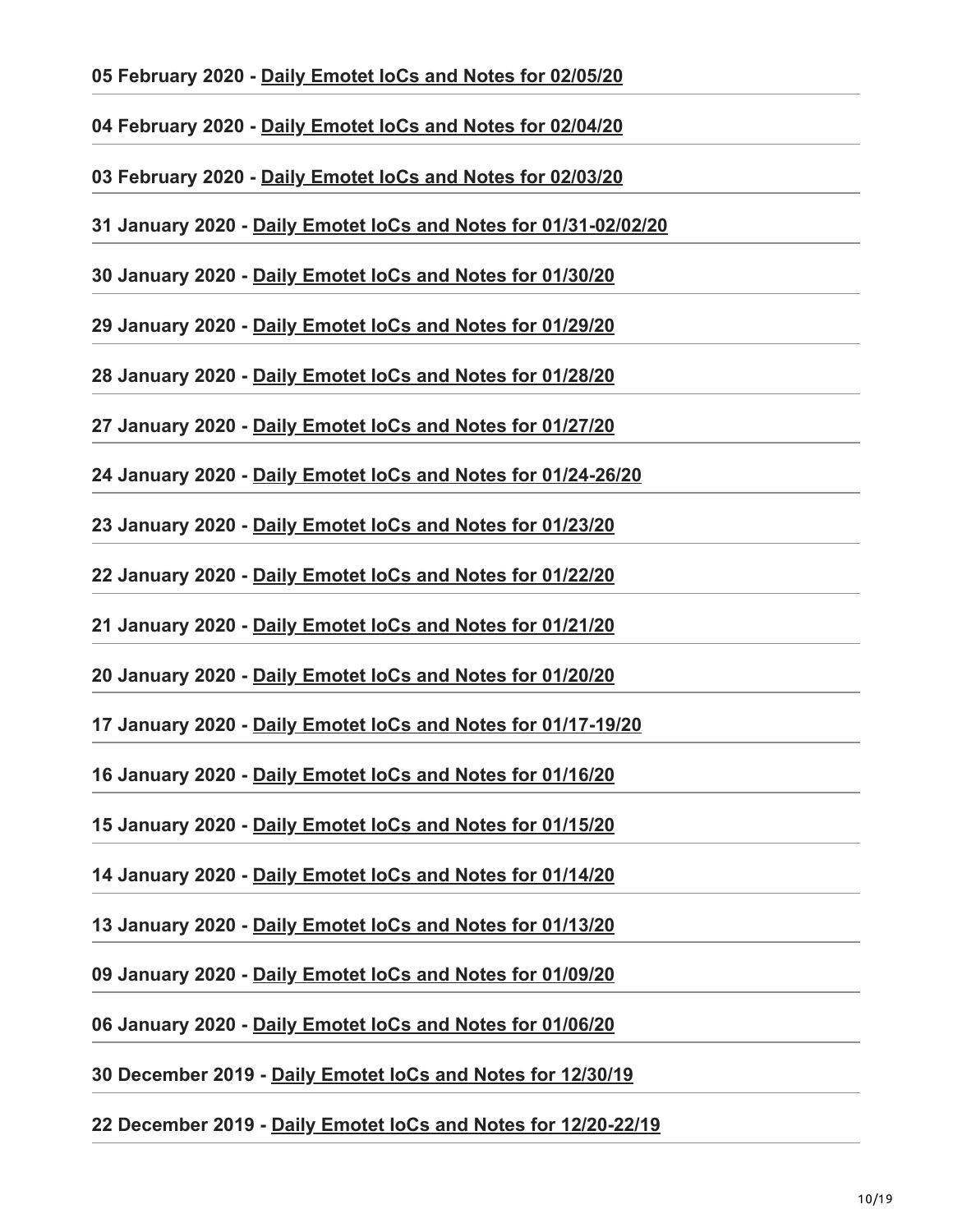# **19 December 2019 - [Daily Emotet IoCs and Notes for 12/19/19](https://paste.cryptolaemus.com/emotet/2019/12/19/emotet-malware-IoCs_12-19-19.html)**

**18 December 2019 - [Daily Emotet IoCs and Notes for 12/18/19](https://paste.cryptolaemus.com/emotet/2019/12/18/emotet-malware-IoCs_12-18-19.html)**

**17 December 2019 - [Daily Emotet IoCs and Notes for 12/17/19](https://paste.cryptolaemus.com/emotet/2019/12/17/emotet-malware-IoCs_12-17-19.html)**

**16 December 2019 - [Daily Emotet IoCs and Notes for 12/16/19](https://paste.cryptolaemus.com/emotet/2019/12/16/emotet-malware-IoCs_12-16-19.html)**

**13 December 2019 - [Daily Emotet IoCs and Notes for 12/13-15/19](https://paste.cryptolaemus.com/emotet/2019/12/13/15-emotet-malware-IoCs_12-13-15-19.html)**

**12 December 2019 - [Daily Emotet IoCs and Notes for 12/12/19](https://paste.cryptolaemus.com/emotet/2019/12/12/emotet-malware-IoCs_12-12-19.html)**

**11 December 2019 - [Daily Emotet IoCs and Notes for 12/11/19](https://paste.cryptolaemus.com/emotet/2019/12/11/emotet-malware-IoCs_12-11-19.html)**

**10 December 2019 - [Daily Emotet IoCs and Notes for 12/10/19](https://paste.cryptolaemus.com/emotet/2019/12/10/emotet-malware-IoCs_12-10-19.html)**

**09 December 2019 - [Daily Emotet IoCs and Notes for 12/09/19](https://paste.cryptolaemus.com/emotet/2019/12/09/emotet-malware-IoCs_12-09-19.html)**

**06 December 2019 - [Daily Emotet IoCs and Notes for 12/06-08/19](https://paste.cryptolaemus.com/emotet/2019/12/06/08-emotet-malware-IoCs_12-06-08-19.html)**

**05 December 2019 - [Daily Emotet IoCs and Notes for 12/05/19](https://paste.cryptolaemus.com/emotet/2019/12/05/emotet-malware-IoCs_12-05-19.html)**

**04 December 2019 - [Daily Emotet IoCs and Notes for 12/04/19](https://paste.cryptolaemus.com/emotet/2019/12/04/emotet-malware-IoCs_12-04-19.html)**

**03 December 2019 - [Daily Emotet IoCs and Notes for 12/03/19](https://paste.cryptolaemus.com/emotet/2019/12/03/emotet-malware-IoCs_12-03-19.html)**

**02 December 2019 - [Daily Emotet IoCs and Notes for 12/02/19](https://paste.cryptolaemus.com/emotet/2019/12/02/emotet-malware-IoCs_12-02-19.html)**

**29 November 2019 - [Daily Emotet IoCs and Notes for 11/29-12/01/19](https://paste.cryptolaemus.com/emotet/2019/11/29/12-01-emotet-malware-IoCs_11-29-12-01-19.html)**

**28 November 2019 - [Daily Emotet IoCs and Notes for 11/28/19](https://paste.cryptolaemus.com/emotet/2019/11/28/emotet-malware-IoCs_11-28-19.html)**

**27 November 2019 - [Daily Emotet IoCs and Notes for 11/27/19](https://paste.cryptolaemus.com/emotet/2019/11/27/emotet-malware-IoCs_11-27-19.html)**

**26 November 2019 - [Daily Emotet IoCs and Notes for 11/26/19](https://paste.cryptolaemus.com/emotet/2019/11/26/emotet-malware-IoCs_11-26-19.html)**

**25 November 2019 - [Daily Emotet IoCs and Notes for 11/25/19](https://paste.cryptolaemus.com/emotet/2019/11/25/emotet-malware-IoCs_11-25-19.html)**

**22 November 2019 - [Daily Emotet IoCs and Notes for 11/22-24/19](https://paste.cryptolaemus.com/emotet/2019/11/22/24-emotet-malware-IoCs_11-22-24-19.html)**

**21 November 2019 - [Daily Emotet IoCs and Notes for 11/21/19](https://paste.cryptolaemus.com/emotet/2019/11/21/emotet-malware-IoCs_11-21-19.html)**

**20 November 2019 - [Daily Emotet IoCs and Notes for 11/20/19](https://paste.cryptolaemus.com/emotet/2019/11/20/emotet-malware-IoCs_11-20-19.html)**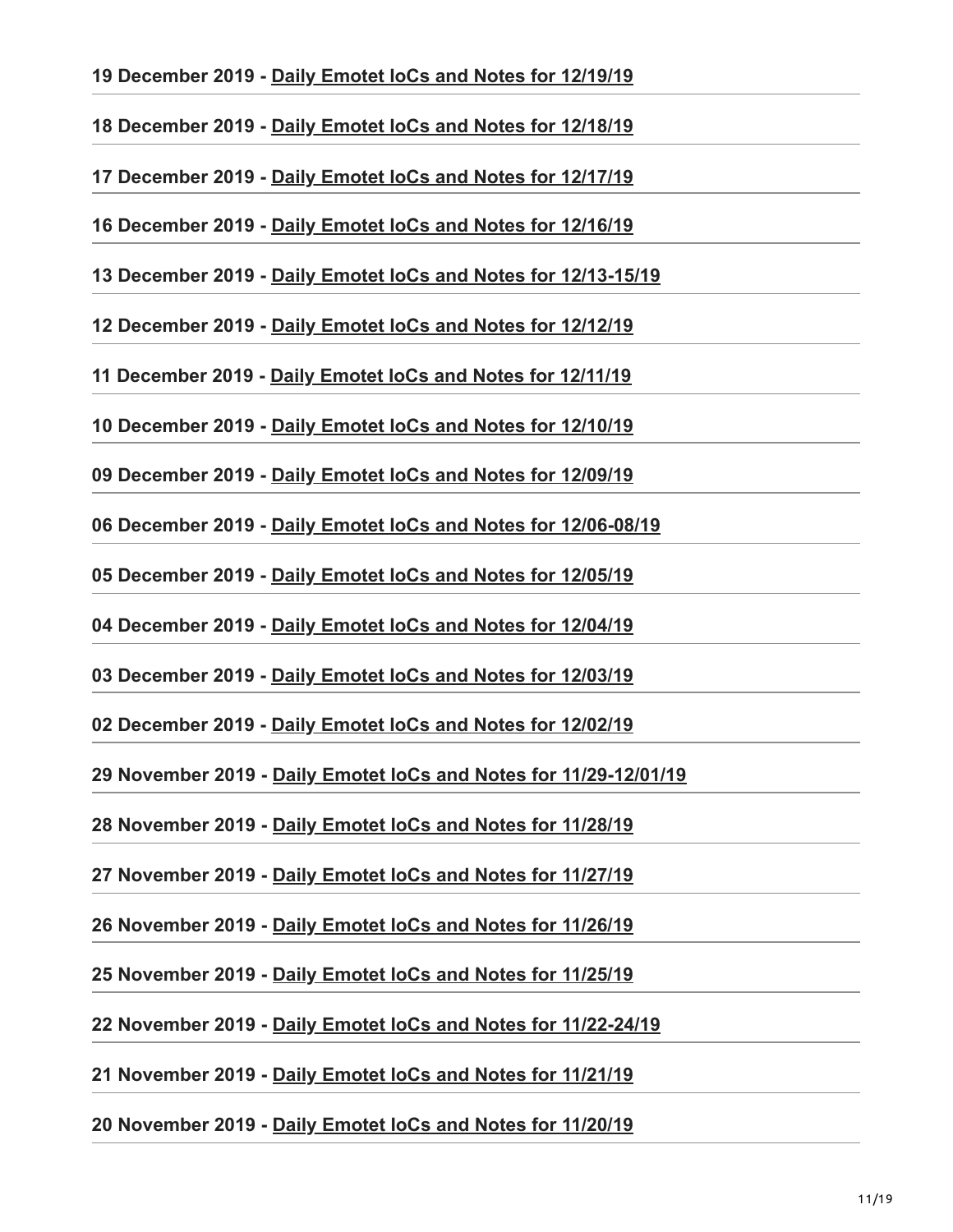# **19 November 2019 - [Daily Emotet IoCs and Notes for 11/19/19](https://paste.cryptolaemus.com/emotet/2019/11/19/emotet-malware-IoCs_11-19-19.html)**

**18 November 2019 - [Daily Emotet IoCs and Notes for 11/18/19](https://paste.cryptolaemus.com/emotet/2019/11/18/emotet-malware-IoCs_11-18-19.html)**

**15 November 2019 - [Daily Emotet IoCs and Notes for 11/15-17/19](https://paste.cryptolaemus.com/emotet/2019/11/15/17-emotet-malware-IoCs_11-15-17-19.html)**

**14 November 2019 - [Daily Emotet IoCs and Notes for 11/14/19](https://paste.cryptolaemus.com/emotet/2019/11/14/emotet-malware-IoCs_11-14-19.html)**

**13 November 2019 - [Daily Emotet IoCs and Notes for 11/13/19](https://paste.cryptolaemus.com/emotet/2019/11/13/emotet-malware-IoCs_11-13-19.html)**

**12 November 2019 - [Daily Emotet IoCs and Notes for 11/12/19](https://paste.cryptolaemus.com/emotet/2019/11/12/emotet-malware-IoCs_11-12-19.html)**

**11 November 2019 - [Daily Emotet IoCs and Notes for 11/11/19](https://paste.cryptolaemus.com/emotet/2019/11/11/emotet-malware-IoCs_11-11-19.html)**

**08 November 2019 - [Daily Emotet IoCs and Notes for 11/08-10/19](https://paste.cryptolaemus.com/emotet/2019/11/08/10-emotet-malware-IoCs_11-08-10-19.html)**

**07 November 2019 - [Daily Emotet IoCs and Notes for 11/07/19](https://paste.cryptolaemus.com/emotet/2019/11/07/emotet-malware-IoCs_11-07-19.html)**

**06 November 2019 - [Daily Emotet IoCs and Notes for 11/06/19](https://paste.cryptolaemus.com/emotet/2019/11/06/emotet-malware-IoCs_11-06-19.html)**

**05 November 2019 - [Daily Emotet IoCs and Notes for 11/05/19](https://paste.cryptolaemus.com/emotet/2019/11/05/emotet-malware-IoCs_11-05-19.html)**

**04 November 2019 - [Daily Emotet IoCs and Notes for 11/04/19](https://paste.cryptolaemus.com/emotet/2019/11/04/emotet-malware-IoCs_11-04-19.html)**

**01 November 2019 - [Daily Emotet IoCs and Notes for 11/01-03/19](https://paste.cryptolaemus.com/emotet/2019/11/01/03-emotet-malware-IoCs_11-01-03-19.html)**

**31 October 2019 - [Daily Emotet IoCs and Notes for 10/31/19](https://paste.cryptolaemus.com/emotet/2019/10/31/emotet-malware-IoCs_10-31-19.html)**

**31 October 2019 - [Special Update for Emotet E3 Email Templates 10/31/2019](https://paste.cryptolaemus.com/emotet/2019/10/31/special-halloweenupdate-10-31-19.html)**

**30 October 2019 - [Daily Emotet IoCs and Notes for 10/30/19](https://paste.cryptolaemus.com/emotet/2019/10/30/emotet-malware-IoCs_10-30-19.html)**

**29 October 2019 - [Daily Emotet IoCs and Notes for 10/29/19](https://paste.cryptolaemus.com/emotet/2019/10/29/emotet-malware-IoCs_10-29-19.html)**

**28 October 2019 - [Daily Emotet IoCs and Notes for 10/28/19](https://paste.cryptolaemus.com/emotet/2019/10/28/emotet-malware-IoCs_10-28-19.html)**

**27 October 2019 - [Daily Emotet IoCs and Notes for 10/25-27/19](https://paste.cryptolaemus.com/emotet/2019/10/27/27-emotet-malware-IoCs_10-25-27-19.html)**

**24 October 2019 - [Daily Emotet IoCs and Notes for 10/24/19](https://paste.cryptolaemus.com/emotet/2019/10/24/emotet-malware-IoCs_10-24-19.html)**

**23 October 2019 - [Daily Emotet IoCs and Notes for 10/23/19](https://paste.cryptolaemus.com/emotet/2019/10/23/emotet-malware-IoCs_10-23-19.html)**

**22 October 2019 - [Daily Emotet IoCs and Notes for 10/22/19](https://paste.cryptolaemus.com/emotet/2019/10/22/emotet-malware-IoCs_10-22-19.html)**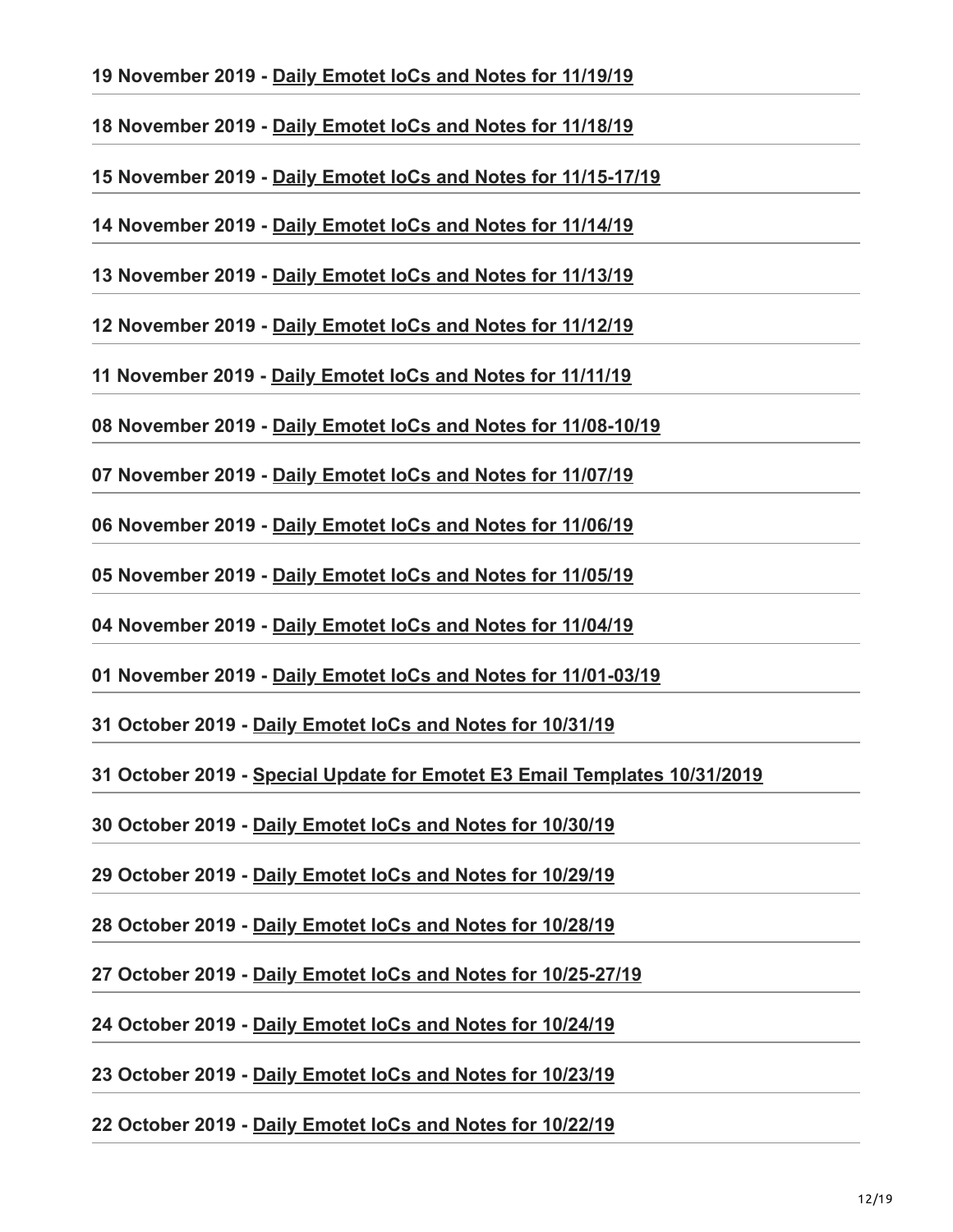#### **21 October 2019 - [Daily Emotet IoCs and Notes for 10/21/19](https://paste.cryptolaemus.com/emotet/2019/10/21/emotet-malware-IoCs_10-21-19.html)**

**18 October 2019 - [Daily Emotet IoCs and Notes for 10/18/19](https://paste.cryptolaemus.com/emotet/2019/10/18/emotet-malware-IoCs_10-18-19.html)**

**17 October 2019 - [Daily Emotet IoCs and Notes for 10/17/19](https://paste.cryptolaemus.com/emotet/2019/10/17/emotet-malware-IoCs_10-17-19.html)**

**16 October 2019 - [Daily Emotet IoCs and Notes for 10/16/19](https://paste.cryptolaemus.com/emotet/2019/10/16/emotet-malware-IoCs_10-16-19.html)**

**15 October 2019 - [Daily Emotet IoCs and Notes for 10/15/19](https://paste.cryptolaemus.com/emotet/2019/10/15/emotet-malware-IoCs_10-15-19.html)**

**14 October 2019 - [Daily Emotet IoCs and Notes for 10/14/19](https://paste.cryptolaemus.com/emotet/2019/10/14/emotet-malware-IoCs_10-14-19.html)**

**12 October 2019 - [Daily Emotet IoCs and Notes for 10/11/19](https://paste.cryptolaemus.com/emotet/2019/10/12/emotet-malware-IoCs_10-11-19.html)**

**10 October 2019 - [Daily Emotet IoCs and Notes for 10/10/19](https://paste.cryptolaemus.com/emotet/2019/10/10/emotet-malware-IoCs_10-10-19.html)**

**09 October 2019 - [Daily Emotet IoCs and Notes for 10/09/19](https://paste.cryptolaemus.com/emotet/2019/10/09/emotet-malware-IoCs_10-09-19.html)**

**08 October 2019 - [Daily Emotet IoCs and Notes for 10/08/19](https://paste.cryptolaemus.com/emotet/2019/10/08/emotet-malware-IoCs_10-08-19.html)**

**07 October 2019 - [Daily Emotet IoCs and Notes for 10/07/19](https://paste.cryptolaemus.com/emotet/2019/10/07/emotet-malware-IoCs_10-07-19.html)**

**06 October 2019 - [Daily Emotet IoCs and Notes for 10/04/19](https://paste.cryptolaemus.com/emotet/2019/10/06/emotet-malware-IoCs_10-04-19.html)**

**03 October 2019 - [Daily Emotet IoCs and Notes for 10/03/19](https://paste.cryptolaemus.com/emotet/2019/10/03/emotet-malware-IoCs_10-03-19.html)**

**02 October 2019 - [Daily Emotet IoCs and Notes for 10/02/19](https://paste.cryptolaemus.com/emotet/2019/10/02/emotet-malware-IoCs_10-02-19.html)**

**01 October 2019 - [Daily Emotet IoCs and Notes for 10/01/19](https://paste.cryptolaemus.com/emotet/2019/10/01/emotet-malware-IoCs_10-01-19.html)**

**30 September 2019 - [Daily Emotet IoCs and Notes for 09/30/19](https://paste.cryptolaemus.com/emotet/2019/09/30/emotet-malware-IoCs_09-30-19.html)**

**27 September 2019 - [Daily Emotet IoCs and Notes for 09/27/19](https://paste.cryptolaemus.com/emotet/2019/09/27/emotet-malware-IoCs_09-27-19.html)**

**26 September 2019 - [Daily Emotet IoCs and Notes for 09/26/19](https://paste.cryptolaemus.com/emotet/2019/09/26/emotet-malware-IoCs_09-26-19.html)**

**25 September 2019 - [Daily Emotet IoCs and Notes for 09/24/19 - 09/25/19](https://paste.cryptolaemus.com/emotet/2019/09/25/emotet-malware-IoCs_09-25-19.html)**

**23 September 2019 - [Daily Emotet IoCs and Notes for 09/23/19](https://paste.cryptolaemus.com/emotet/2019/09/23/emotet-malware-IoCs_09-23-19.html)**

**20 September 2019 - [Daily Emotet IoCs and Notes for 09/20/19](https://paste.cryptolaemus.com/emotet/2019/09/20/emotet-malware-IoCs_09-20-19.html)**

**19 September 2019 - [Daily Emotet IoCs and Notes for 09/19/19](https://paste.cryptolaemus.com/emotet/2019/09/19/emotet-malware-IoCs_09-19-19.html)**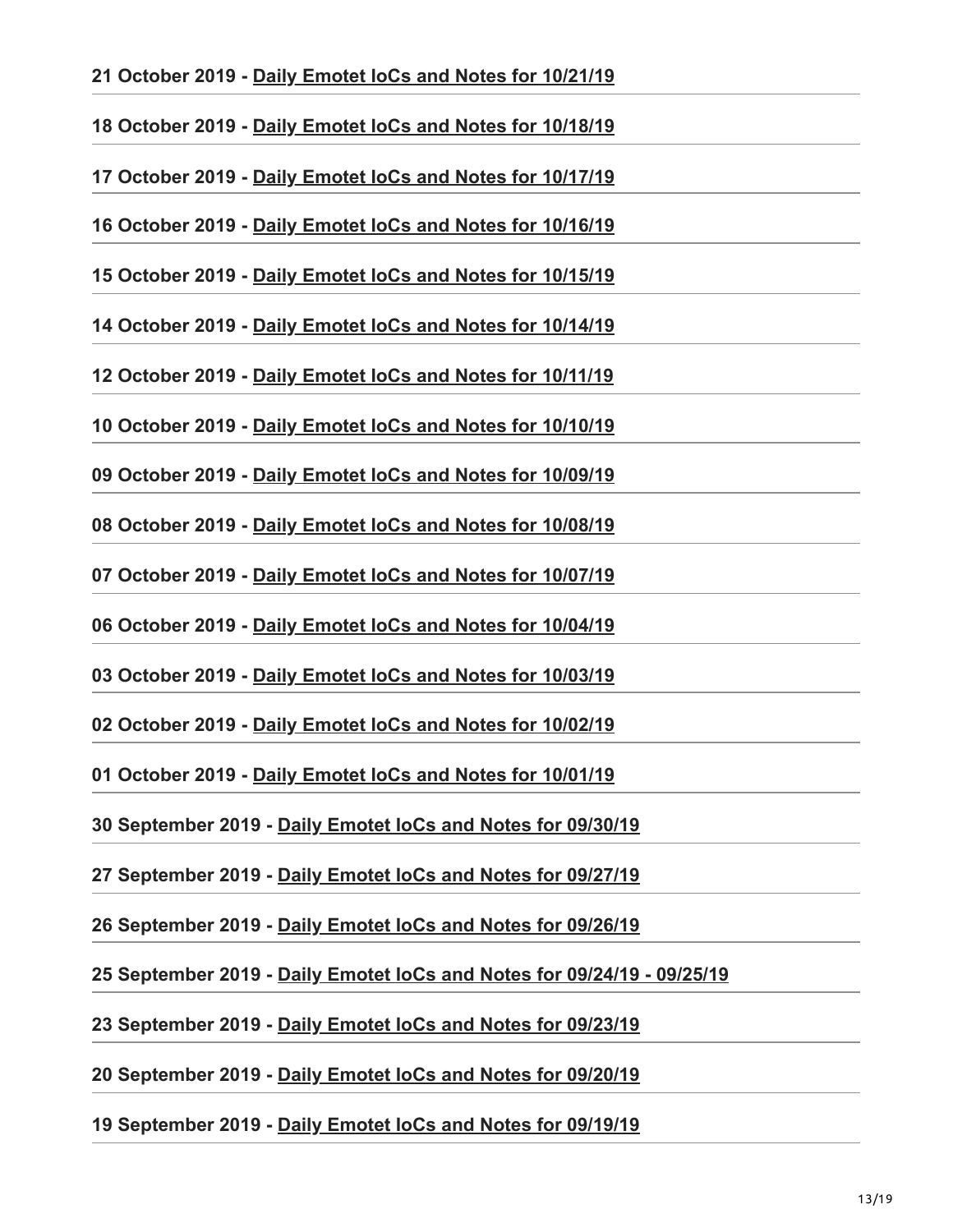- **18 September 2019 - [Daily Emotet IoCs and Notes for 09/18/19](https://paste.cryptolaemus.com/emotet/2019/09/18/emotet-malware-IoCs_09-18-19.html)**
- **17 September 2019 - [Daily Emotet IoCs and Notes for 09/17/19](https://paste.cryptolaemus.com/emotet/2019/09/17/emotet-malware-IoCs_09-17-19.html)**
- **16 September 2019 - [Daily Emotet IoCs and Notes for 09/16/19](https://paste.cryptolaemus.com/emotet/2019/09/16/emotet-malware-IoCs_09-16-19.html)**
- **21 June 2019 [Emotet C2 IoCs Update for 06/21/19](https://paste.cryptolaemus.com/emotet/2019/06/21/emotet-malware-IoCs_06-21-19.html)**
- **10 June 2019 [Emotet C2 IoCs and Small Update for 06/10/19](https://paste.cryptolaemus.com/emotet/2019/06/10/emotet-malware-IoCs_06-10-19.html)**
- **02 June 2019 [Daily Emotet IoCs and Notes for 05/31/19-06/02/19](https://paste.cryptolaemus.com/emotet/2019/06/02/emotet-malware-IoCs_05-31-19.html)**
- **30 May 2019 [Daily Emotet IoCs and Notes for 05/30/19](https://paste.cryptolaemus.com/emotet/2019/05/30/emotet-malware-IoCs_05-30-19.html)**
- **29 May 2019 [Daily Emotet IoCs and Notes for 05/29/19](https://paste.cryptolaemus.com/emotet/2019/05/29/emotet-malware-IoCs_05-29-19.html)**
- **28 May 2019 [Daily Emotet IoCs and Notes for 05/28/19](https://paste.cryptolaemus.com/emotet/2019/05/28/emotet-malware-IoCs_05-28-19.html)**
- **27 May 2019 [Daily Emotet IoCs and Notes for 05/27/19](https://paste.cryptolaemus.com/emotet/2019/05/27/emotet-malware-IoCs_05-27-19.html)**
- **27 May 2019 [Daily Emotet IoCs and Notes for 05/24-26/19](https://paste.cryptolaemus.com/emotet/2019/05/27/emotet-malware-IoCs_05-24-19.html)**
- **23 May 2019 [Daily Emotet IoCs and Notes for 05/23/19](https://paste.cryptolaemus.com/emotet/2019/05/23/emotet-malware-IoCs_05-23-19.html)**
- **22 May 2019 [Daily Emotet IoCs and Notes for 05/22/19](https://paste.cryptolaemus.com/emotet/2019/05/22/emotet-malware-IoCs_05-22-19.html)**
- **21 May 2019 [Daily Emotet IoCs and Notes for 05/21/19](https://paste.cryptolaemus.com/emotet/2019/05/21/emotet-malware-IoCs_05-21-19.html)**
- **20 May 2019 [Daily Emotet IoCs and Notes for 05/20/19](https://paste.cryptolaemus.com/emotet/2019/05/20/emotet-malware-IoCs_05-20-19.html)**
- **19 May 2019 [Daily Emotet IoCs and Notes for 05/17-19/19](https://paste.cryptolaemus.com/emotet/2019/05/19/emotet-malware-IoCs_05-17-19.html)**
- **16 May 2019 [Daily Emotet IoCs and Notes for 05/16/19](https://paste.cryptolaemus.com/emotet/2019/05/16/emotet-malware-IoCs_05-16-19.html)**
- **15 May 2019 [Daily Emotet IoCs and Notes for 05/15/19](https://paste.cryptolaemus.com/emotet/2019/05/15/emotet-malware-IoCs_05-15-19.html)**
- **14 May 2019 [Daily Emotet IoCs and Notes for 05/14/19](https://paste.cryptolaemus.com/emotet/2019/05/14/emotet-malware-IoCs_05-14-19.html)**
- **13 May 2019 [Daily Emotet IoCs and Notes for 05/10-13/19](https://paste.cryptolaemus.com/emotet/2019/05/13/emotet-malware-IoCs_05-10-19.html)**
- **09 May 2019 [Daily Emotet IoCs and Notes for 05/09/19](https://paste.cryptolaemus.com/emotet/2019/05/09/emotet-malware-IoCs_05-09-19.html)**

# **08 May 2019 - [Daily Emotet IoCs and Notes for 05/08/19](https://paste.cryptolaemus.com/emotet/2019/05/08/emotet-malware-IoCs_05-08-19.html)**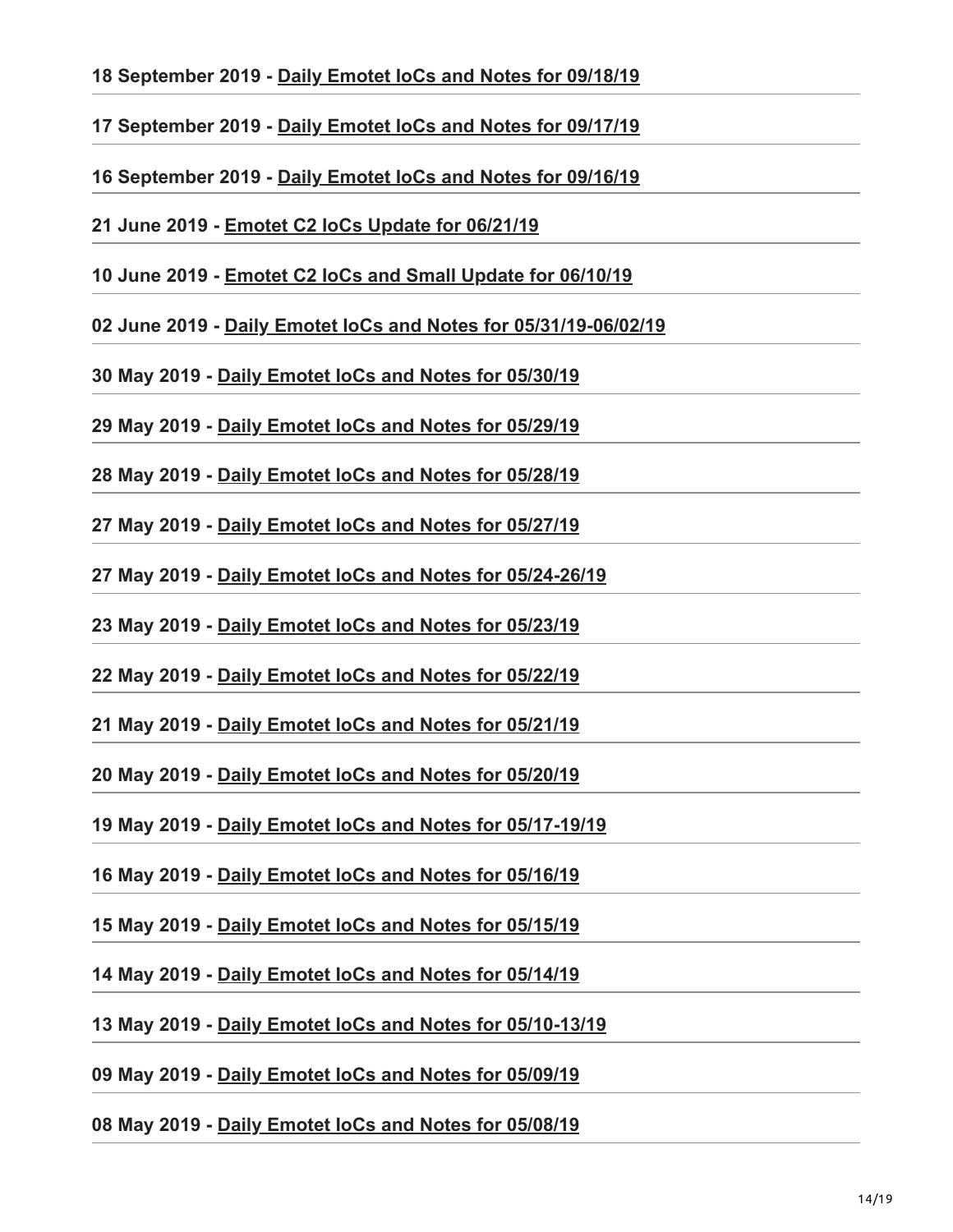- **07 May 2019 [Daily Emotet IoCs and Notes for 05/07/19](https://paste.cryptolaemus.com/emotet/2019/05/07/emotet-malware-IoCs_05-07-19.html)**
- **06 May 2019 [Daily Emotet IoCs and Notes for 05/03-06/19](https://paste.cryptolaemus.com/emotet/2019/05/06/emotet-malware-IoCs_05-03-19.html)**
- **02 May 2019 [Daily Emotet IoCs and Notes for 05/02/19](https://paste.cryptolaemus.com/emotet/2019/05/02/emotet-malware-IoCs_05-02-19.html)**
- **01 May 2019 [Daily Emotet IoCs and Notes for 05/01/19](https://paste.cryptolaemus.com/emotet/2019/05/01/emotet-malware-IoCs_05-01-19.html)**
- **30 April 2019 [Daily Emotet IoCs and Notes for 04/30/19](https://paste.cryptolaemus.com/emotet/2019/04/30/emotet-malware-IoCs_04-30-19.html)**
- **29 April 2019 [Daily Emotet IoCs and Notes for 04/26-29/19](https://paste.cryptolaemus.com/emotet/2019/04/29/29-emotet-malware-IoCs_04-29-19.html)**
- **25 April 2019 [Daily Emotet IoCs and Notes for 04/25/19](https://paste.cryptolaemus.com/emotet/2019/04/25/emotet-malware-IoCs_04-25-19.html)**
- **24 April 2019 [Daily Emotet IoCs and Notes for 04/24/19](https://paste.cryptolaemus.com/emotet/2019/04/24/emotet-malware-IoCs_04-24-19.html)**
- **23 April 2019 [Daily Emotet IoCs and Notes for 04/23/19](https://paste.cryptolaemus.com/emotet/2019/04/23/emotet-malware-IoCs_04-23-19.html)**
- **22 April 2019 [Daily Emotet IoCs and Notes for 04/19-22/19](https://paste.cryptolaemus.com/emotet/2019/04/22/22-emotet-malware-IoCs_04-19-22-19.html)**
- **18 April 2019 [Daily Emotet IoCs and Notes for 04/17-18/19](https://paste.cryptolaemus.com/emotet/2019/04/18/18-emotet-malware-IoCs_04-17-18-19.html)**
- **16 April 2019 [Daily Emotet IoCs and Notes for 04/16/19](https://paste.cryptolaemus.com/emotet/2019/04/16/emotet-malware-IoCs_04-16-19.html)**
- **15 April 2019 [Daily Emotet IoCs and Notes for 04/12-15/19](https://paste.cryptolaemus.com/emotet/2019/04/15/15-emotet-malware-IoCs_04-15-19.html)**
- **11 April 2019 - [Daily Emotet IoCs and Notes for 04/11/19](https://paste.cryptolaemus.com/emotet/2019/04/11/emotet-malware-IoCs_04-11-19.html)**
- **10 April 2019 [Daily Emotet IoCs and Notes for 04/10/19](https://paste.cryptolaemus.com/emotet/2019/04/10/emotet-malware-IoCs_04-10-19.html)**
- **09 April 2019 [Daily Emotet IoCs and Notes for 04/09/19](https://paste.cryptolaemus.com/emotet/2019/04/09/emotet-malware-IoCs_04-09-19.html)**
- **08 April 2019 [Daily Emotet IoCs and Notes for 04/08/19](https://paste.cryptolaemus.com/emotet/2019/04/08/emotet-malware-IoCs_04-08-19.html)**
- **04 April 2019 [Daily Emotet IoCs and Notes for 04/04/19](https://paste.cryptolaemus.com/emotet/2019/04/04/emotet-malware-IoCs_04-04-19.html)**
- **03 April 2019 [Daily Emotet IoCs and Notes for 04/03/19](https://paste.cryptolaemus.com/emotet/2019/04/03/emotet-malware-IoCs_04-03-19.html)**
- **02 April 2019 [Daily Emotet IoCs and Notes for 04/02/19](https://paste.cryptolaemus.com/emotet/2019/04/02/emotet-malware-IoCs_04-02-19.html)**
- **01 April 2019 [Daily Emotet IoCs and Notes for 04/01/19](https://paste.cryptolaemus.com/emotet/2019/04/01/emotet-malware-IoCs_04-01-19.html)**

# **28 March 2019 - [Daily Emotet IoCs and Notes for 03/28/19](https://paste.cryptolaemus.com/emotet/2019/03/28/emotet-malware-IoCs_03-28-19.html)**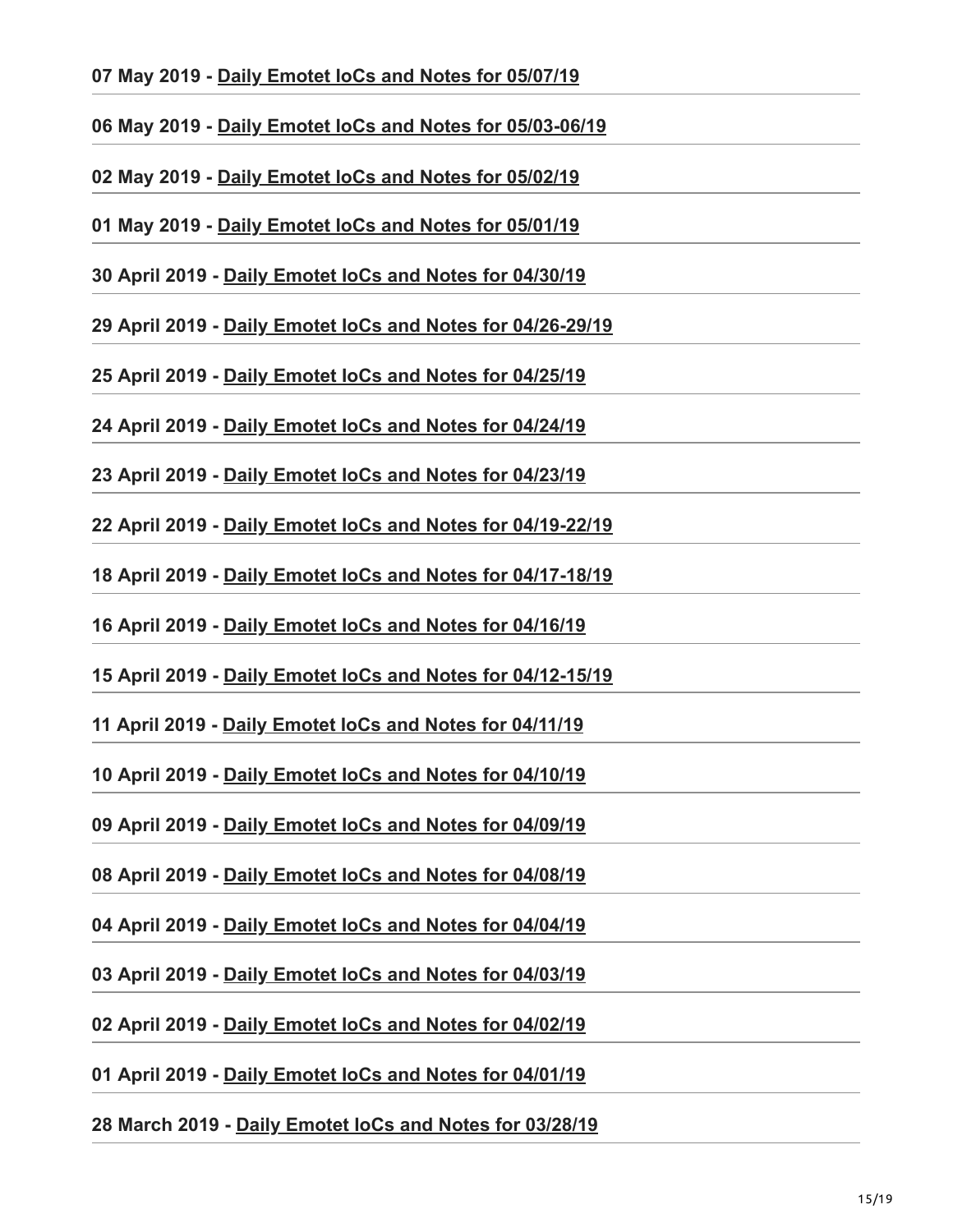**27 March 2019 - [Daily Emotet IoCs and Notes for 03/27/19](https://paste.cryptolaemus.com/emotet/2019/03/27/emotet-malware-IoCs_03-27-19.html)**

**26 March 2019 - [Daily Emotet IoCs and Notes for 03/26/19](https://paste.cryptolaemus.com/emotet/2019/03/26/emotet-malware-IoCs_03-26-19.html)**

**25 March 2019 - [Daily Emotet IoCs and Notes for 03/25/19](https://paste.cryptolaemus.com/emotet/2019/03/25/emotet-malware-IoCs_03-25-19.html)**

**22 March 2019 - [Daily Emotet IoCs and Notes for 03/22/19](https://paste.cryptolaemus.com/emotet/2019/03/22/emotet-malware-IoCs_03-22-19.html)**

**21 March 2019 - [Daily Emotet IoCs and Notes for 03/21/19](https://paste.cryptolaemus.com/emotet/2019/03/21/emotet-malware-IoCs_03-21-19.html)**

**20 March 2019 - [Daily Emotet IoCs and Notes for 03/20/19](https://paste.cryptolaemus.com/emotet/2019/03/20/emotet-malware-IoCs_03-20-19.html)**

**19 March 2019 - [Daily Emotet IoCs and Notes for 03/19/19](https://paste.cryptolaemus.com/emotet/2019/03/19/emotet-malware-IoCs_03-19-19.html)**

**18 March 2019 - [Daily Emotet IoCs and Notes for 03/18/19](https://paste.cryptolaemus.com/emotet/2019/03/18/emotet-malware-IoCs_03-18-19.html)**

**15 March 2019 - [Daily Emotet IoCs and Notes for 03/15/19](https://paste.cryptolaemus.com/emotet/2019/03/15/emotet-malware-IoCs_03-15-19.html)**

**14 March 2019 - [Daily Emotet IoCs and Notes for 03/14/19](https://paste.cryptolaemus.com/emotet/2019/03/14/emotet-malware-IoCs_03-14-19.html)**

**13 March 2019 - [Daily Emotet IoCs and Notes for 03/13/19](https://paste.cryptolaemus.com/emotet/2019/03/13/emotet-malware-IoCs_03-13-19.html)**

**12 March 2019 - [Daily Emotet IoCs and Notes for 03/12/19](https://paste.cryptolaemus.com/emotet/2019/03/12/emotet-malware-IoCs_03-12-19.html)**

**11 March 2019 - [Daily Emotet IoCs and Notes for 03/11/19](https://paste.cryptolaemus.com/emotet/2019/03/11/emotet-malware-IoCs_03-11-19.html)**

**08 March 2019 - [Daily Emotet IoCs and Notes for 03/08/19](https://paste.cryptolaemus.com/emotet/2019/03/08/emotet-malware-IoCs_03-08-19.html)**

**07 March 2019 - [Daily Emotet IoCs and Notes for 03/07/19](https://paste.cryptolaemus.com/emotet/2019/03/07/emotet-malware-IoCs_03-07-19.html)**

**06 March 2019 - [Daily Emotet IoCs and Notes for 03/06/19](https://paste.cryptolaemus.com/emotet/2019/03/06/emotet-malware-IoCs_03-06-19.html)**

**05 March 2019 - [Daily Emotet IoCs and Notes for 03/05/19](https://paste.cryptolaemus.com/emotet/2019/03/05/emotet-malware-IoCs_03-05-19.html)**

**04 March 2019 - [Daily Emotet IoCs and Notes for 03/04/19](https://paste.cryptolaemus.com/emotet/2019/03/04/emotet-malware-IoCs_03-04-19.html)**

**27 February 2019 - [Daily Emotet IoCs and Notes for 02/27/19](https://paste.cryptolaemus.com/emotet/2019/02/27/emotet-malware-IoCs_02-27-19.html)**

**26 February 2019 - [Daily Emotet IoCs and Notes for 02/26/19](https://paste.cryptolaemus.com/emotet/2019/02/26/emotet-malware-IoCs_02-26-19.html)**

**25 February 2019 - [Daily Emotet IoCs and Notes for 02/25/19](https://paste.cryptolaemus.com/emotet/2019/02/25/emotet-malware-IoCs_02-25-19.html)**

**22 February 2019 - [Daily Emotet IoCs and Notes for 02/22/19](https://paste.cryptolaemus.com/emotet/2019/02/22/emotet-malware-IoCs_02-22-19.html)**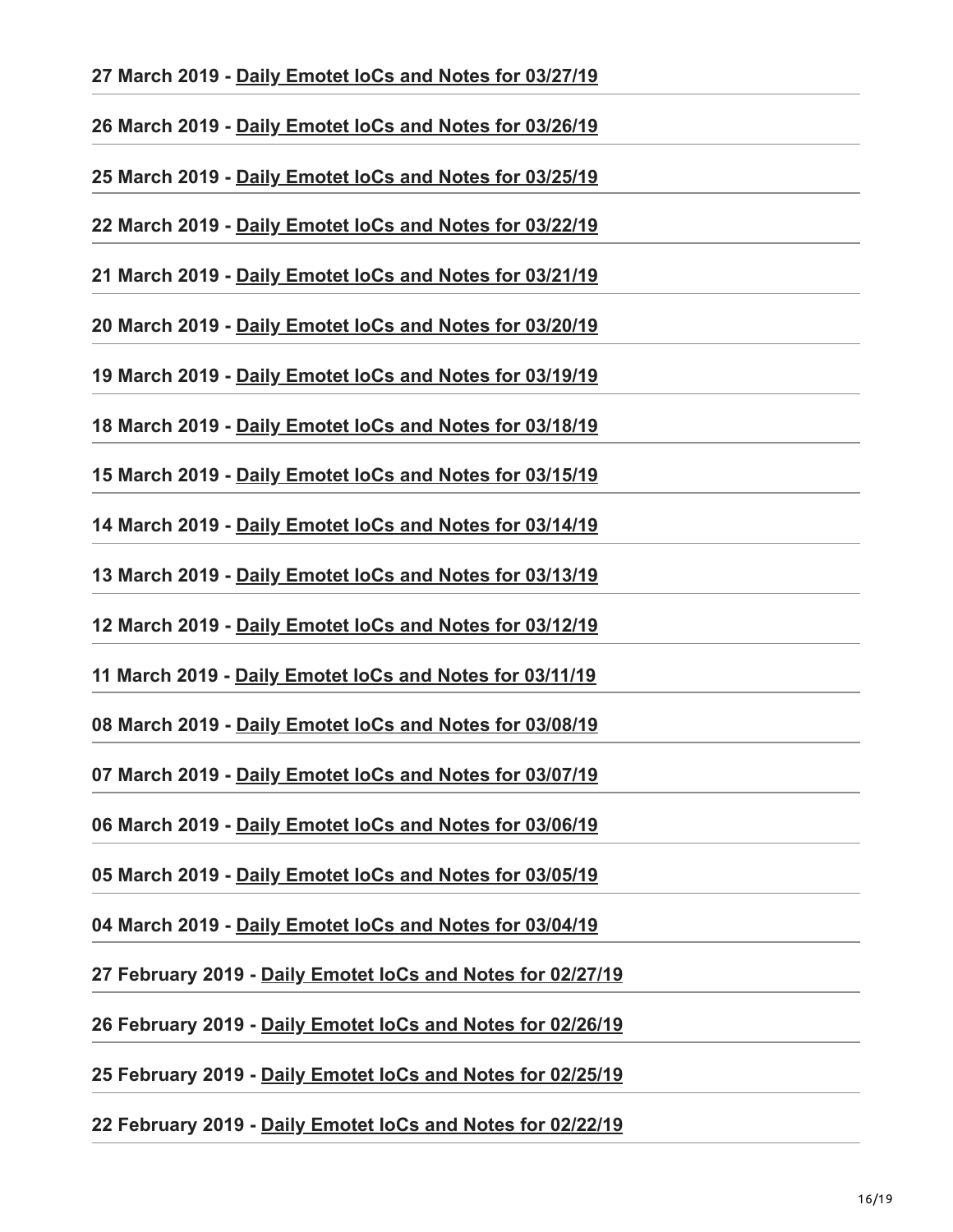# **21 February 2019 - [Daily Emotet IoCs and Notes for 02/21/19](https://paste.cryptolaemus.com/emotet/2019/02/21/emotet-malware-IoCs_02-21-19.html)**

**20 February 2019 - [Daily Emotet IoCs and Notes for 02/20/19](https://paste.cryptolaemus.com/emotet/2019/02/20/emotet-malware-IoCs_02-20-19.html)**

**19 February 2019 - [Daily Emotet IoCs and Notes for 02/19/19](https://paste.cryptolaemus.com/emotet/2019/02/19/emotet-malware-IoCs_02-19-19.html)**

**18 February 2019 - [Daily Emotet IoCs and Notes for 02/18/19](https://paste.cryptolaemus.com/emotet/2019/02/18/emotet-malware-IoCs_02-18-19.html)**

**15 February 2019 - [Daily Emotet IoCs and Notes for 02/15/19](https://paste.cryptolaemus.com/emotet/2019/02/15/emotet-malware-IoCs_02-15-19.html)**

**14 February 2019 - [Daily Emotet IoCs and Notes for 02/14/19](https://paste.cryptolaemus.com/emotet/2019/02/14/emotet-malware-IoCs_02-14-19.html)**

**13 February 2019 - [Daily Emotet IoCs and Notes for 02/13/19](https://paste.cryptolaemus.com/emotet/2019/02/13/emotet-malware-IoCs_02-13-19.html)**

**12 February 2019 - [Daily Emotet IoCs and Notes for 02/12/19](https://paste.cryptolaemus.com/emotet/2019/02/12/emotet-malware-IoCs_02-12-19.html)**

**11 February 2019 - [Daily Emotet IoCs and Notes for 02/11/19](https://paste.cryptolaemus.com/emotet/2019/02/11/emotet-malware-IoCs_02-11-19.html)**

**08 February 2019 - [Daily Emotet IoCs and Notes for 02/08/19](https://paste.cryptolaemus.com/emotet/2019/02/08/emotet-malware-IoCs_02-08-19.html)**

**07 February 2019 - [Daily Emotet IoCs and Notes for 02/07/19](https://paste.cryptolaemus.com/emotet/2019/02/07/emotet-malware-IoCs_02-07-19.html)**

**06 February 2019 - [Daily Emotet IoCs and Notes for 02/06/19](https://paste.cryptolaemus.com/emotet/2019/02/06/emotet-malware-IoCs_02-06-19.html)**

**05 February 2019 - [Daily Emotet IoCs and Notes for 02/05/19](https://paste.cryptolaemus.com/emotet/2019/02/05/emotet-malware-IoCs_02-05-19.html)**

**04 February 2019 - [Daily Emotet IoCs and Notes for 02/04/19](https://paste.cryptolaemus.com/emotet/2019/02/04/emotet-malware-IoCs_02-04-19.html)**

**01 February 2019 - [Daily Emotet IoCs and Notes for 02/01/19](https://paste.cryptolaemus.com/emotet/2019/02/01/emotet-malware-IoCs_02-01-19.html)**

**31 January 2019 - [Daily Emotet IoCs and Notes for 01/31/19](https://paste.cryptolaemus.com/emotet/2019/01/31/emotet-malware-IoCs_01-31-19.html)**

**30 January 2019 - [Daily Emotet IoCs and Notes for 01/30/19](https://paste.cryptolaemus.com/emotet/2019/01/30/emotet-malware-IoCs_01-30-19.html)**

**29 January 2019 - [Daily Emotet IoCs and Notes for 01/29/19](https://paste.cryptolaemus.com/emotet/2019/01/29/emotet-malware-IoCs_01-29-19.html)**

**28 January 2019 - [Daily Emotet IoCs and Notes for 01/28/19](https://paste.cryptolaemus.com/emotet/2019/01/28/emotet-malware-IoCs_01-28-19.html)**

**25 January 2019 - [Daily Emotet IoCs and Notes for 01/25/19](https://paste.cryptolaemus.com/emotet/2019/01/25/emotet-malware-IoCs_01-25-19.html)**

**24 January 2019 - [Daily Emotet IoCs and Notes for 01/24/19](https://paste.cryptolaemus.com/emotet/2019/01/24/emotet-malware-IoCs_01-24-19.html)**

**23 January 2019 - [Daily Emotet IoCs and Notes for 01/23/19](https://paste.cryptolaemus.com/emotet/2019/01/23/emotet-malware-IoCs_01-23-19.html)**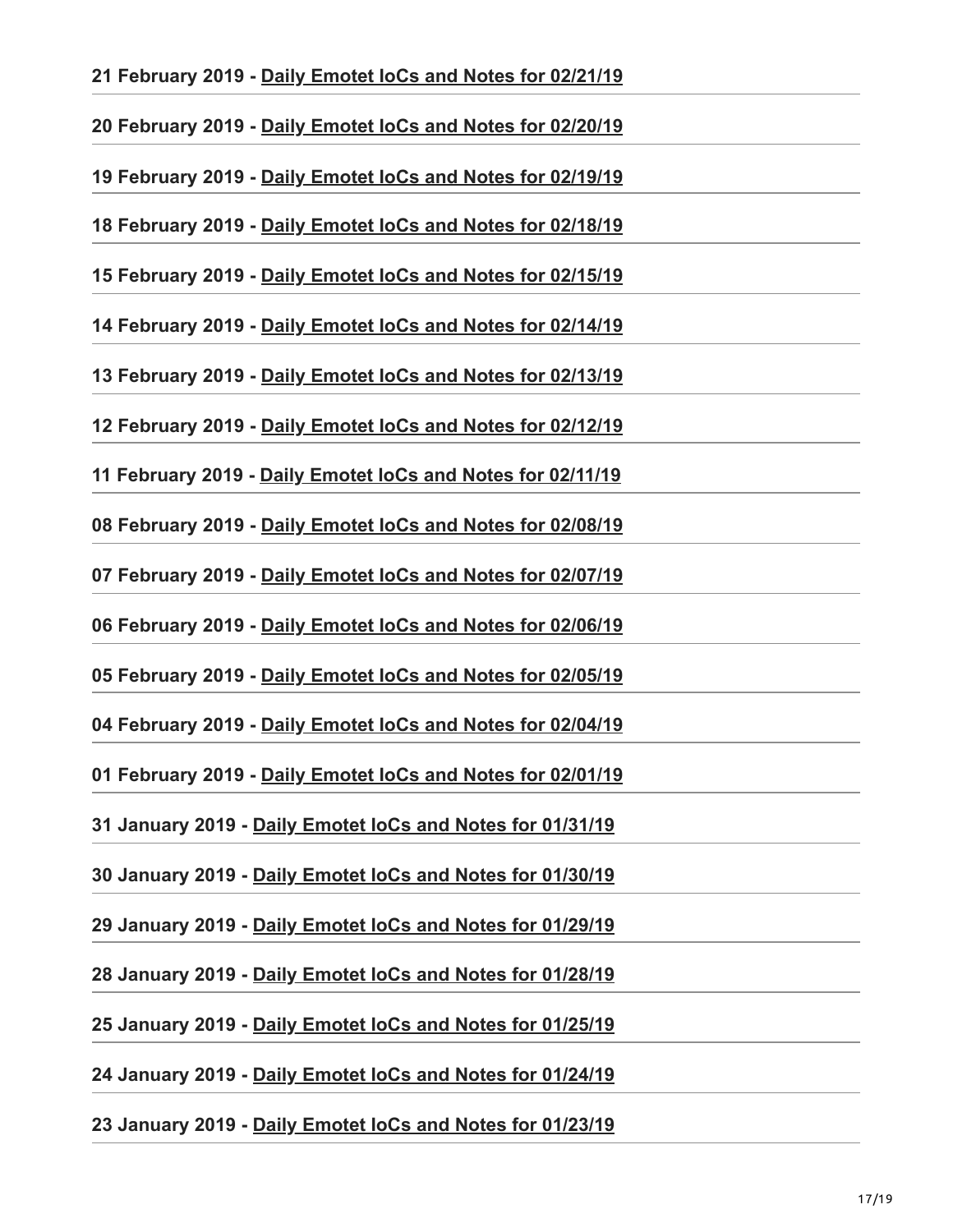# **22 January 2019 - [Daily Emotet IoCs and Notes for 01/22/19](https://paste.cryptolaemus.com/emotet/2019/01/22/emotet-malware-IoCs_01-22-19.html)**

**21 January 2019 - [Daily Emotet IoCs and Notes for 01/21/19](https://paste.cryptolaemus.com/emotet/2019/01/21/emotet-malware-IoCs_01-21-19.html)**

**18 January 2019 - [Daily Emotet IoCs and Notes for 01/18/19](https://paste.cryptolaemus.com/emotet/2019/01/18/emotet-malware-IoCs_01-18-19.html)**

**17 January 2019 - [Daily Emotet IoCs and Notes for 01/17/19](https://paste.cryptolaemus.com/emotet/2019/01/17/emotet-malware-IoCs_01-17-19.html)**

**16 January 2019 - [Daily Emotet IoCs and Notes for 01/16/19](https://paste.cryptolaemus.com/emotet/2019/01/16/emotet-malware-IoCs_01-16-19.html)**

**15 January 2019 - [Daily Emotet IoCs and Notes for 01/15/19](https://paste.cryptolaemus.com/emotet/2019/01/15/emotet-malware-IoCs_01-15-19.html)**

**14 January 2019 - [Daily Emotet IoCs and Notes for 01/14/19](https://paste.cryptolaemus.com/emotet/2019/01/14/emotet-malware-IoCs_01-14-19.html)**

**21 December 2018 - [Daily Emotet IoCs and Notes for 12/21/18](https://paste.cryptolaemus.com/emotet/2018/12/21/emotet-malware-IoCs_12-21-18.html)**

**20 December 2018 - [Daily Emotet IoCs and Notes for 12/19-20/18](https://paste.cryptolaemus.com/emotet/2018/12/20/20-emotet-malware-IoCs_12-19-20-18.html)**

**18 December 2018 - [Daily Emotet IoCs and Notes for 12/18/18](https://paste.cryptolaemus.com/emotet/2018/12/18/emotet-malware-IoCs_12-18-18.html)**

**17 December 2018 - [Daily Emotet IoCs and Notes for 12/17/18](https://paste.cryptolaemus.com/emotet/2018/12/17/emotet-malware-IoCs_12-17-18.html)**

**14 December 2018 - [Daily Emotet IoCs and Notes for 12/14/18](https://paste.cryptolaemus.com/emotet/2018/12/14/emotet-malware-IoCs_12-14-18.html)**

**13 December 2018 - [Daily Emotet IoCs and Notes for 12/13/18](https://paste.cryptolaemus.com/emotet/2018/12/13/emotet-malware-IoCs_12-13-18.html)**

**12 December 2018 - [Daily Emotet IoCs and Notes for 12/12/18](https://paste.cryptolaemus.com/emotet/2018/12/12/emotet-malware-IoCs_12-12-18.html)**

**11 December 2018 - [Daily Emotet IoCs and Notes for 12/11/18](https://paste.cryptolaemus.com/emotet/2018/12/11/emotet-malware-IoCs_12-11-18.html)**

**10 December 2018 - [Daily Emotet IoCs and Notes for 12/10/18](https://paste.cryptolaemus.com/emotet/2018/12/10/emotet-malware-IoCs_12-10-18.html)**

**07 December 2018 - [Daily Emotet IoCs and Notes for 12/07/18](https://paste.cryptolaemus.com/emotet/2018/12/07/emotet-malware-IoCs_12-07-18.html)**

**06 December 2018 - [Daily Emotet IoCs and Notes for 12/06/18](https://paste.cryptolaemus.com/emotet/2018/12/06/emotet-malware-IoCs_12-06-18.html)**

**05 December 2018 - [Daily Emotet IoCs and Notes for 12/05/18](https://paste.cryptolaemus.com/emotet/2018/12/05/emotet-malware-IoCs_12-05-18.html)**

**04 December 2018 - [Daily Emotet IoCs and Notes for 12/04/18](https://paste.cryptolaemus.com/emotet/2018/12/04/emotet-malware-IoCs_12-04-18.html)**

**03 December 2018 - [Daily Emotet IoCs and Notes for 12/03/18](https://paste.cryptolaemus.com/emotet/2018/12/03/emotet-malware-IoCs_12-03-18.html)**

**30 November 2018 - [Daily Emotet IoCs and Notes for 11/30/18](https://paste.cryptolaemus.com/emotet/2018/11/30/emotet-malware-IoCs_11-30-18.html)**